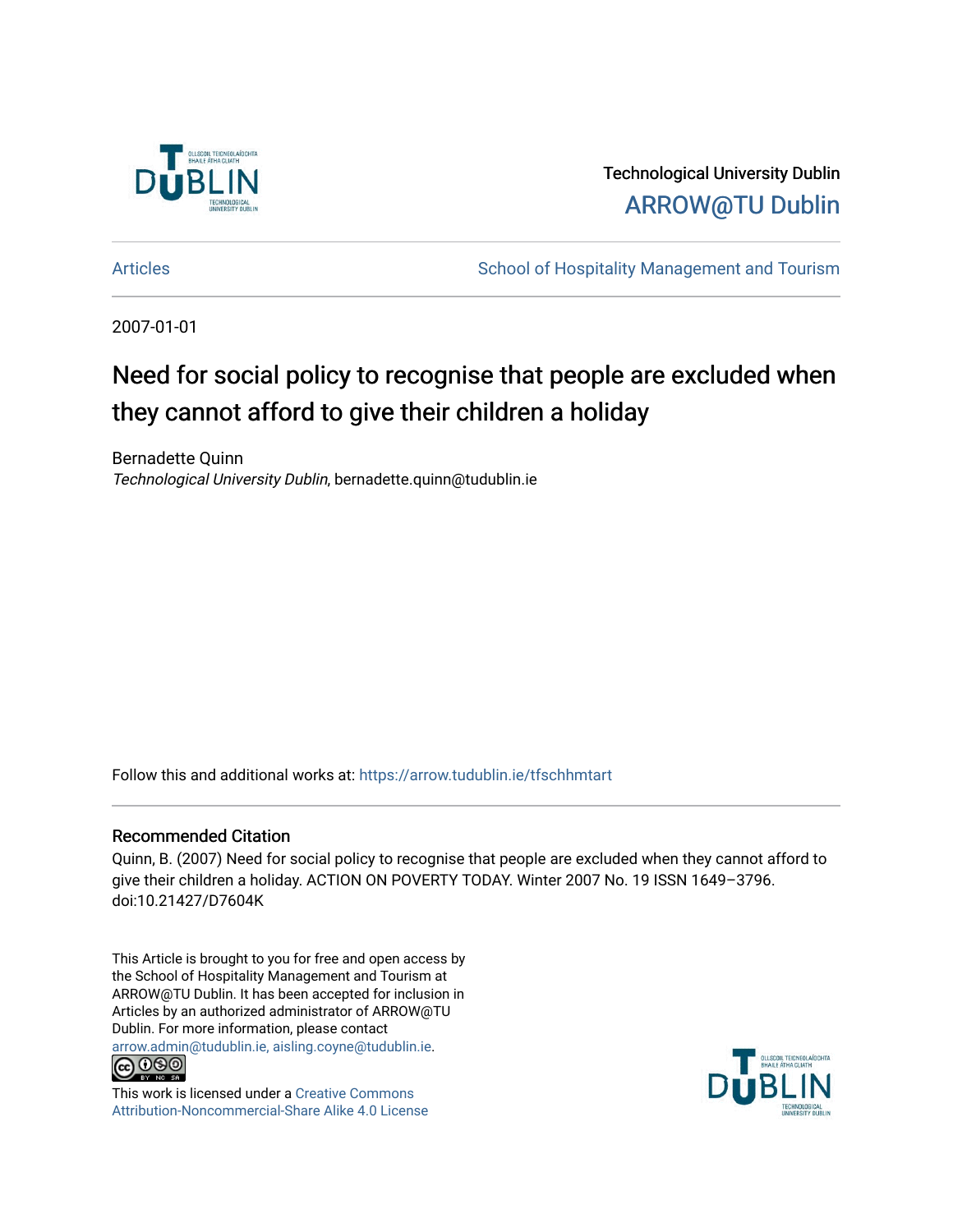Winter 2007 No. 19 ISSN 1649–3796

# ACTION ON **POVERTY TODAY**



- **New study shows impact of debt on women's health**
- **Homework clubs a lifeline for improved literacy**
- **Social tourism the benefits of holidays for poor children**

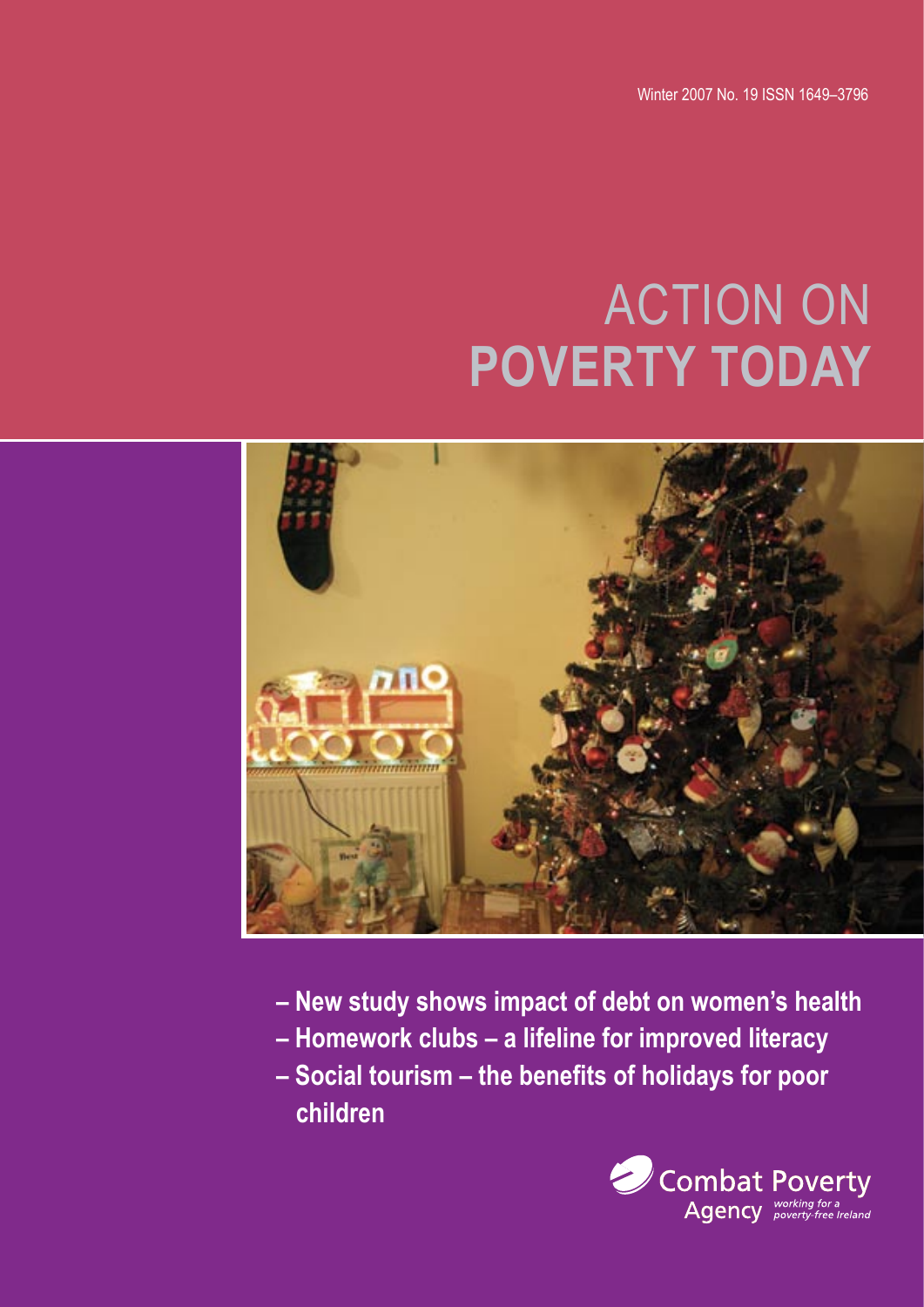### **Injustice or laziness? Poll compares Irish and European attitudes on poverty**

#### **Who is poor and who thinks they are? An EU poll compares opinions with reality.**

What do people think about poverty? This autumn the European Commission published details of a Europewide scientific poll on popular attitudes to poverty. First, why do people think there is poverty?

|                                | FI1271     | Ireland |
|--------------------------------|------------|---------|
| Bad luck                       | 19%        | 26%     |
| Laziness or lack of willpower  | <b>20%</b> | 16%     |
| Injustice in our society       | 37%        | 30%     |
| An inevitable part of progress | 13%        | 11%     |

'Injustice' is the most popular reason given for poverty, both in Europe and Ireland. In Ireland a higher proportion of people attribute poverty to bad luck than to laziness or lack of willpower.

But what is poverty? Here, some interesting findings emerge if we compare the *actual* level of poverty (*objective poverty,* as measured by the poverty line) with the proportion of people who consider themselves to be living in poverty (*subjective poverty*) and add in those who consider that they experience financial difficulties.

|                                                            | EU15 <sup>2</sup> | Ireland |
|------------------------------------------------------------|-------------------|---------|
| Objective poverty: Below the<br>relative poverty line      | 16%               | 20%     |
| Consider that they live in<br>poverty (subjective poverty) | 30%               | 19%     |
| Consider that they have<br>financial difficulties          | 21%               | 17%     |

Here, the gap between objective poverty (20%) and the proportion who consider themselves to be poor (19%) is very small in Ireland, but, by contrast, twice as many Europeans consider themselves to live in poverty than actually do so when measured objectively.

There has been a big debate in Ireland in recent years about the definition of poverty. Apart from using the poverty line as a measurement, another approach is to look at what are the necessities of life. Being unable to afford them is defined as poverty. Here, Europeans were asked what they considered to be the necessities of life, under numerous headings.

|                                  | EU27 | Ireland |
|----------------------------------|------|---------|
| Medical care when needed         | 77%  | 63%     |
| Medicine when needed             | 74%  | 64%     |
| Medical equipment                | 66%  | 60%     |
| A warm winter coat               | 65%  | 64%     |
| Regular medical and dental       |      |         |
| check-ups                        | 62%  | 58%     |
| Two pairs of shoes suited to     |      |         |
| climate                          | 58%  | 61%     |
| Fruit and vegetables each day    | 49%  | 58%     |
| Chicken, fish, meat every        |      |         |
| other day                        | 43%  | 56%     |
| Access to local public transport | 38%  | 42%     |
| Some new clothes                 | 30%  | 45%     |
| <b>Banking</b>                   | 29%  | 36%     |
| Smart clothes for work           | 24%  | 43%     |
| Hair cuts                        | 11%  | 19%     |
|                                  |      |         |

Generally, Irish people have higher expectations of what should be the necessities of life but not when it comes to medical services. This was also evident when Europeans were asked about what they thought was absolutely necessary for children.

| Medical care when needed              | EU27<br>81% | Ireland<br>63% |
|---------------------------------------|-------------|----------------|
| Medicines and vitamins<br>when needed | 76%         | 65%            |
| Regular medical check-ups             | 75%         | 61%            |
| Meet educational expenses             | 60%         | 51%            |
| Access to pre-school education        | 52%         | 28%            |
| Regular pocket money                  | 17%         | 22%            |

Here, Irish expectations are lower when it comes to medical services and access to pre-school. Does this mean that Irish parents are less concerned that children get access to medical care or pre-school education? Unlikely. Is it that such services have been so difficult to access that they are not taken for granted as a 'necessity' or a 'norm'?

 The poll included a special module on attitudes to homelessness. When asked did they help homeless people, 36 per cent said they gave money to charities, 29 per cent gave money to people sleeping on the streets, while 16 per cent bought street newspapers. The proportion not prepared to help was lowest in Ireland, at only 2 per cent, with 74 per cent of Irish people giving to charities, the highest rate in the EU after Malta.

BRIAN HARVEY *is an Independent Research Consultant.*

<sup>1</sup> The present 27 member states

<sup>&</sup>lt;sup>2</sup> The 15 old member states before the accession of 12 new states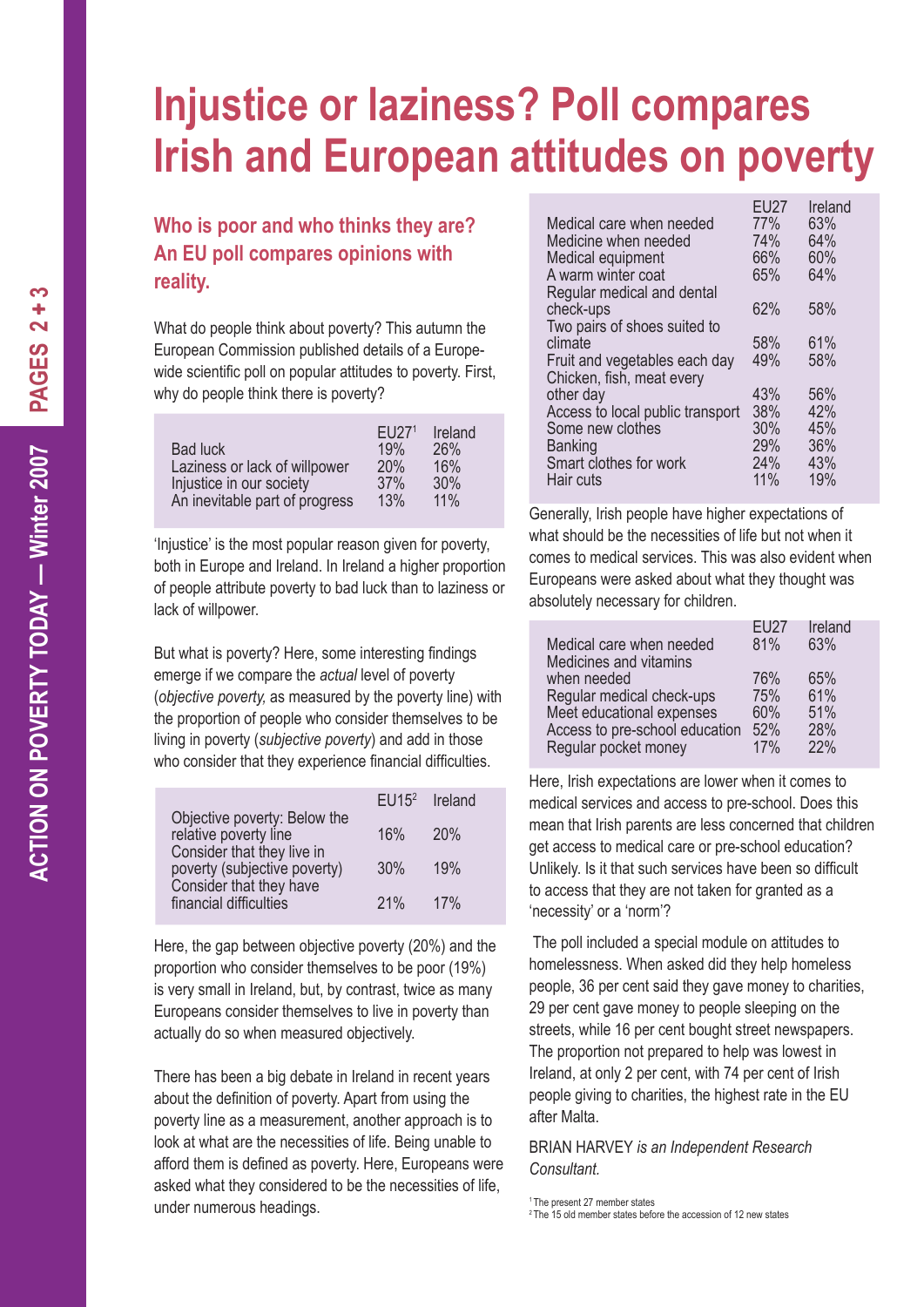### **VIEWPOINT Review to launch Combat Poverty on third phase**



Since Combat Poverty's establishment just over twenty years ago, its role has continuously evolved in response to changing external priorities. At the outset, the focus was on gathering data to understand the extent and nature of poverty, and on building the community infrastructure. With the adoption of the NAPS in 1997, the priority shifted to providing advice on the direction and development of public policies, at local, national and EU levels.

Over the past eighteen months, a number of important national policies have emerged which underpin the Government's target to eliminate poverty over the next ten years. The challenge today is to ensure that these policies are effectively implemented.

Combat Poverty is well positioned to support this process. For example, we can provide technical assistance in areas such as target setting, monitoring and mainstreaming social inclusion. Through our research and our work with community and voluntary organisations, we can identify barriers to implementation at local and national levels, and can advise on new ways to operationalise national policies across all life stages.

In this context, the board and staff welcome the review of the role of Combat Poverty which is currently underway. We believe that it provides an opportunity to highlight how our knowledge, skills and expertise can contribute to poverty reduction targets over the next decade. It is also an opportune time to review our relationship with other organisations to identify synergies, so that with others Combat Poverty can fully contribute to bringing about a poverty-free Ireland.

On behalf of the staff of Combat Poverty I would like to wish all our readers and colleagues we have worked with throughout the year a very happy Christmas and every success in 2008.

KEVIN P. O'KELLY *is Acting Director of the Combat Poverty Agency.*

### **Contents**

| Injustice or laziness? Poll compares Irish and<br><b>European attitudes on poverty</b><br><b>Brian Harvey</b>               | 2  |  |
|-----------------------------------------------------------------------------------------------------------------------------|----|--|
| <b>Viewpoint - Review to launch Combat Poverty</b><br>on third phase<br>Kevin P. O'Kelly                                    | 3  |  |
| Women need help to escape debt trap<br>Sarah Callinan                                                                       | 4  |  |
| Poor reading skills mean poor life chances:<br>Unique study shows what children think<br>Mary Kellett                       | 6  |  |
| It's time to listen when Deaf people say they are<br>excluded from health services<br><b>Kevin Stanley</b>                  | 8  |  |
| Government prepares to report to UN as<br>recognition grows that defending human rights<br>will tackle poverty              |    |  |
| Fidelma Joyce                                                                                                               | 9  |  |
| Need for social policy to recognise that people<br>are excluded when they cannot afford to give<br>their children a holiday |    |  |
| Dr Bernadette Quinn                                                                                                         | 10 |  |
| What changes, good and bad, will civil society<br>groups face in 2025?                                                      |    |  |
| Ľenka Setkova                                                                                                               | 12 |  |
| <b>Story of Fatima shows community driving</b><br>change with equal power and resources<br><b>Community Action Network</b>  | 14 |  |
| Fettercairn spells out own health needs<br>Peigín Doyle                                                                     | 15 |  |
| <b>Jargon Buster</b>                                                                                                        | 15 |  |
| <b>Noticeboard</b>                                                                                                          | 16 |  |
|                                                                                                                             |    |  |

**Editor:** Bevin Cody **Design & Artwork:** Alice Campbell **Photography:** Dragana Jurisic, Derek Spiers and others

*Action on Poverty Today* is published by the Combat Poverty Agency. Extracts from the magazine may be quoted or published on condition that acknowledgement is given as follows: *Action on Poverty Today,* Issue No.19, Dublin: Combat Poverty Agency. Views expressed in this magazine are the contributors' own and do not reflect the views of the Combat Poverty Agency. Unless otherwise stated, artwork is included for artistic purposes only and does not refer to the text.

Combat Poverty Agency Bridgewater Centre, Conyngham Road, Islandbridge, Dublin 8 Tel: 01 670 6746, Fax: 01 670 6760 Email address: info@combatpoverty.ie Website: www.combatpoverty.ie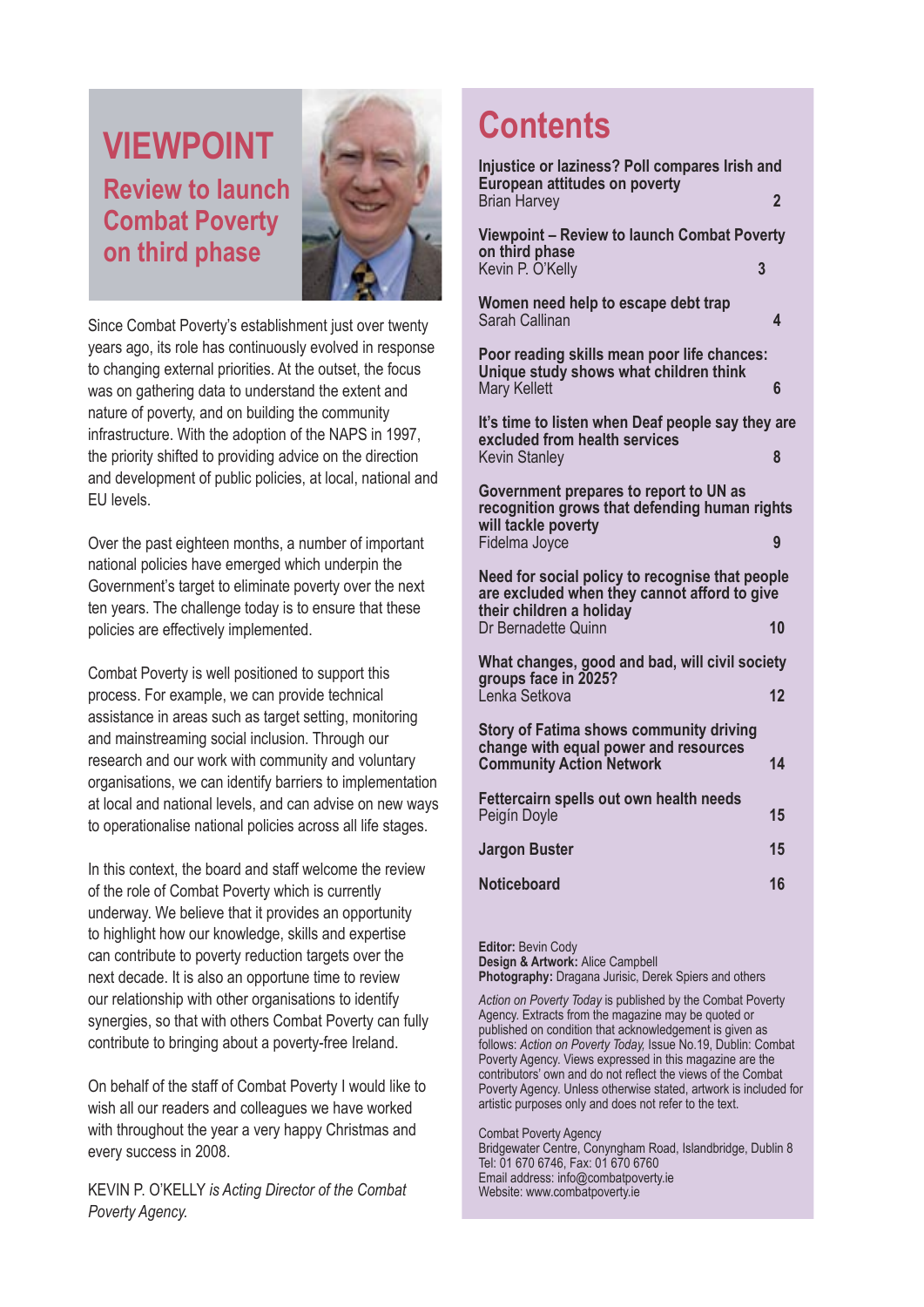

## **Women need help to escape debt trap**

**Low income and bad health can push women into debt and debt can damage a woman's health. Tackling debt and improving health go hand in hand**

Being in debt is both a major cause and an effect of bad health among women. When the Women's Health Council<sup>1</sup> and MABS<sup>2</sup> came together to investigate the internationally recognised link between debt and illhealth, their research confirmed this link for women in Ireland and highlighted its complex nature.

The study focused on 97 women who were clients at nine MABS offices throughout the country. The 'typical'3 woman who took part in the study was aged 40, described herself as 'single', had two financially dependent children and lived in local authority rented housing. She had a medical card and her main source of income was a weekly social welfare payment of between €201 and €300. She identified utility arrears as her main debt issues and also three other areas of debt – rent or mortgage arrears, bank loans and credit union loans.

#### **Low income**

'Living on a low income' was the most common cause of debt for the MABS clients. Eight-five per cent were living on considerably less than the average industrial wage for women. Given the proven link between poverty and ill-health, women in this position are a particularly vulnerable group in terms of their mental and physical health.

During her consultation with her MABS money advisor, the 'typical woman' mentioned having an emotional health problem but not a physical health one. In particular, she suffered from stress. She specifically

mentioned that her financial difficulties had had an effect on her health but not on the health of her family members.

These are the main findings of the report:

- 81 per cent of women mentioned health during the MABS consultation
- 81 per cent discussed a mental or emotional health problem, most commonly mentioning stress, depression and anxiety
- 40 per cent discussed a physical health problem, usually general aches and pains, extreme tiredness and respiratory problems
- 68 per cent reported that their debt affected their health
- 27 per cent reported that their debt affected the health of their family members
- almost one-sixth said ill-health or disability were the 'main' causes of their debt; a further 26 per cent said they were among the factors that contributed to the debt
- 15 per cent reported having a disability and 71 per cent of these identified ill-health or disability as contributing to their debt.

Sixty-eight per cent of the women were parenting alone, meaning that a large number of MABS clients are part of a group at high risk of persistent poverty and the effects this has on health.

The proportion of women with a disability using MABS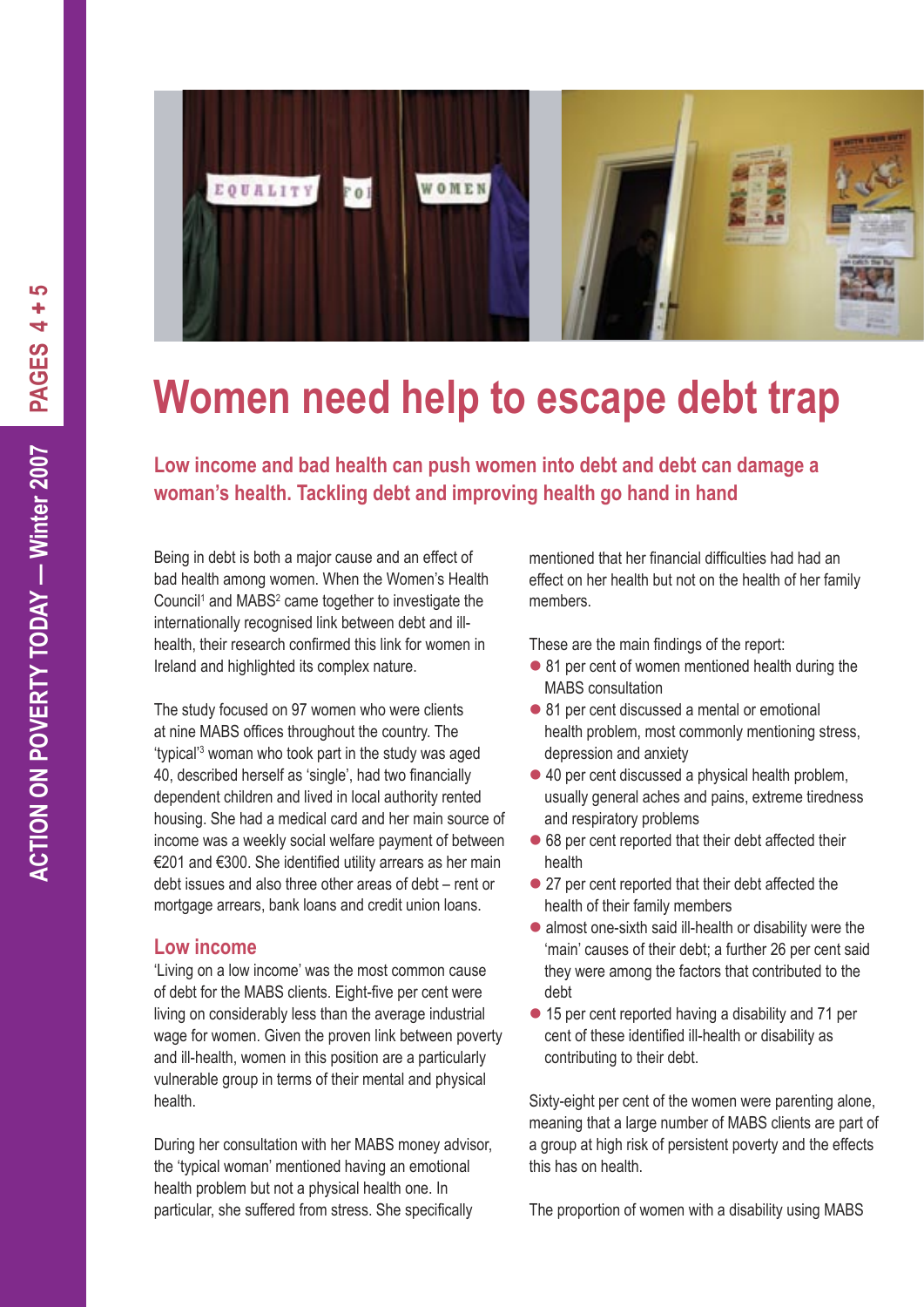

(15%) is much higher than the national figure for women with a disability (8.7%). Further, 71 per cent identified ill-health or disability as contributing to their debt. This suggests that this group is particularly vulnerable to debt and the bad effects it has on health. Further research into the relationship between disability and debt is needed, for example, to investigate if disability contributes to the debt directly through medical costs, indirectly through not being able to participate in the labour market, or both.

Twelve per cent of the women did not have a medical or GP visit card and 10 per cent of social welfare recipients had neither card. This suggests that their ability to access primary health care may be restricted.

Lastly, 5 per cent of women reported literacy problems, which had caused them difficulties in knowing about and getting their social welfare entitlements. This would have implications for the successful uptake of any actions or policies devised to ease the problem of debt and ill-health.

#### **Debt policy**

Debt is complex. Most women reported having a number of sources of debt and multiple contributory factors to that debt. The nature of the debt also differed according to income source and employment status. Any polices devised to tackle this problem must acknowledge this complexity.

The importance of enabling people to build an asset base to ensure they remain out of debt and poverty is widely accepted. These assets can be educational, training, employment, financial, etc. The study of MABS clients highlighted the very low income levels at which some women are surviving, giving them no chance to enhance their asset base and leaving them at constant risk of debt and its effects on health.

Employment is consistently identified as a way of preventing and escaping from poverty. A number of factors are blocking women from taking up the increased number of jobs available in Ireland today. These include a lack of quality, affordable childcare options; disabilities; difficulties in getting training and education; literacy problems; and caring responsibilities.

The Women's Health Council and MABS recommended:

- $\bullet$  Income policies to support those surviving on the lowest incomes and thus reduce the incidence of debt
- Multi-sectoral policies to enable women to invest in their asset bases and take up employment
- Continued government support for agencies providing services and information to those parenting alone, with better and systematic co-ordination between MABS and these agencies
- Debt prevention and alleviation measures that take account of the complex nature of debt
- A debt scheme to enable people to get affordable credit
- More independent advice on financial products and services, perhaps delivered through adult education channels
- Information on family and women's health issues to be made available in MABS offices
- Better promotion of MABS services in healthcare access points
- Additional training on health issues for MABS staff
- Specific policies on debt assistance and income for women with disabilities who are in debt
- Examination of the eligibility criteria and levels of awareness of the medical and GP visit card schemes.

Overall, the study found that women in debt believe their debt affects their health. Because ill-health is a cause and a result of debt, helping women to get out of debt will help them to achieve their health potential and vice versa. The implementation of the report's recommendations is the place to start.

Copies of the report are available at www.whc.ie.

*The WHC and MABS would like to thank the women and the MABS officers who participated so generously in this research and whose contributions resulted in this important and informative report.*

<sup>&</sup>lt;sup>1</sup> The Women's Health Council is a statutory body set up in 1997 to advise the Minister for Health and Children on all aspects of women's health. Its mission is to inform and influence the development of health policy to ensure the maximum health and social gain for women in Ireland.

<sup>&</sup>lt;sup>2</sup> The Money Advice and Budgeting Service (MABS), funded by the Department of Social and Family Affairs, is a free, confidential, independent, non-judgemental and non-profit making service for people in debt or at risk of getting into debt.

<sup>&</sup>lt;sup>3</sup> The profile of the 'typical' study participant is constructed using mean and modal values.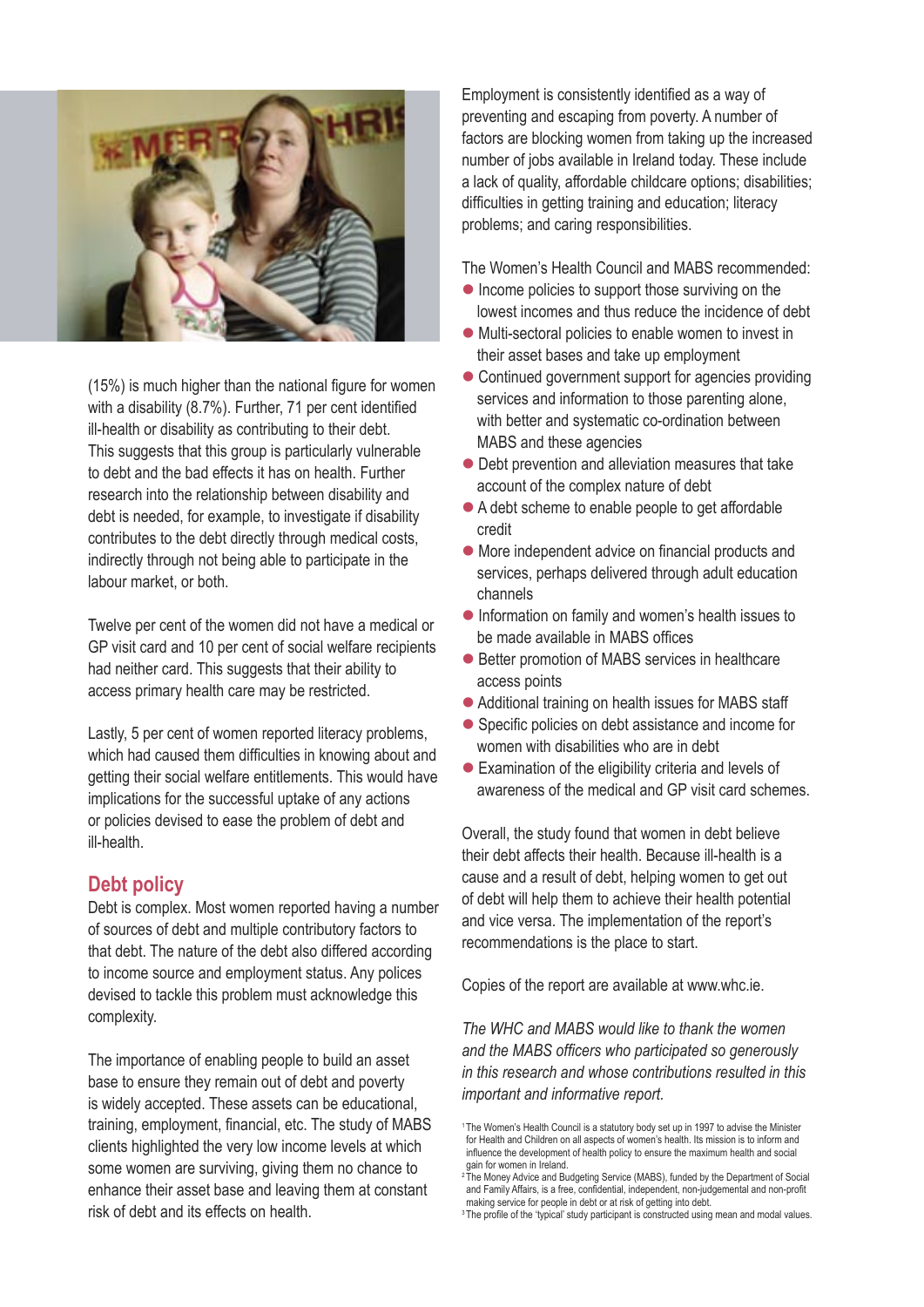### **Poor reading skills mean poor life chances: Unique study shows what children think**

**When gathering evidence about children's lives, the voice of the child is often overlooked. Child researchers carried out a study into poverty and literacy which shows that homework clubs are a lifeline for poorer children.**

Poor literacy skills among children can result in future exclusion in adulthood. There is much evidence linking poverty to poor educational achievement. One of the main issues within this debate is the 'literacy achievement gap' for children from poorer backgrounds. Understanding the links between poverty and literacy opportunities can inform policy development and ultimately help to address the 'literacy poverty gap'. A research study designed and carried out by children<sup>1</sup> allows literacy opportunities to be seen through their eyes and from their perspectives.

Two groups of six children, aged 11 years, in two UK primary schools were trained in research and supported to carry out their own research into aspects of literacy that interested or concerned them. One group was in an affluent area and one in an area of disadvantage. The extent to which poverty could be identified as an inhibiting factor was addressed through adult analysis of the children's studies. The two groups of children worked independently and subsequently gave their informed consent for adult researchers to compare and analyse their individual research studies. This was done to avoid causing any distress or stigma to the children through being labelled, or labelling themselves, as 'in poverty'. An advisory group supported the project throughout.

Six research studies were carried out by the children.

- How confidence affects literacy at our school
- Children's attitudes to literacy homework in our school
- What do children think and feel about TV and literacy?
- $\bullet$  Do you have any difficulties with your homework?
- What environments do children like doing their homework in?
- Children and spelling.

The research studies were spontaneously designed by the children themselves. They gave rich descriptions of children's own literacy experiences and produced data not easily reached by adults. The studies gave voice to the children's own perspectives and opened windows into their literacy worlds. The simplicity of the children's questions and of the language in their questionnaires and interviews drew out open and honest responses from their peers. The absence of power relations in the collection of data from children by a child researcher ensured that children's responses were not skewed by efforts to 'please the adult'.

The pictures painted through the 11-year-old researchers' projects were of children from affluent backgrounds exuding literacy confidence gained from a variety of opportunities: routine support for homework, parents acting as role models in speaking and listening, favourable environments for reading and writing, absence of distractions and opportunities to talk about literacy. By contrast, children from poorer backgrounds had few, if any, of these opportunities. For them, homework clubs were a lifeline.

The children's reports $2$  revealed that being able to 'practise your private confidence' before you could develop 'public confidence' was an important strategy in self-development. Children identified reading aloud

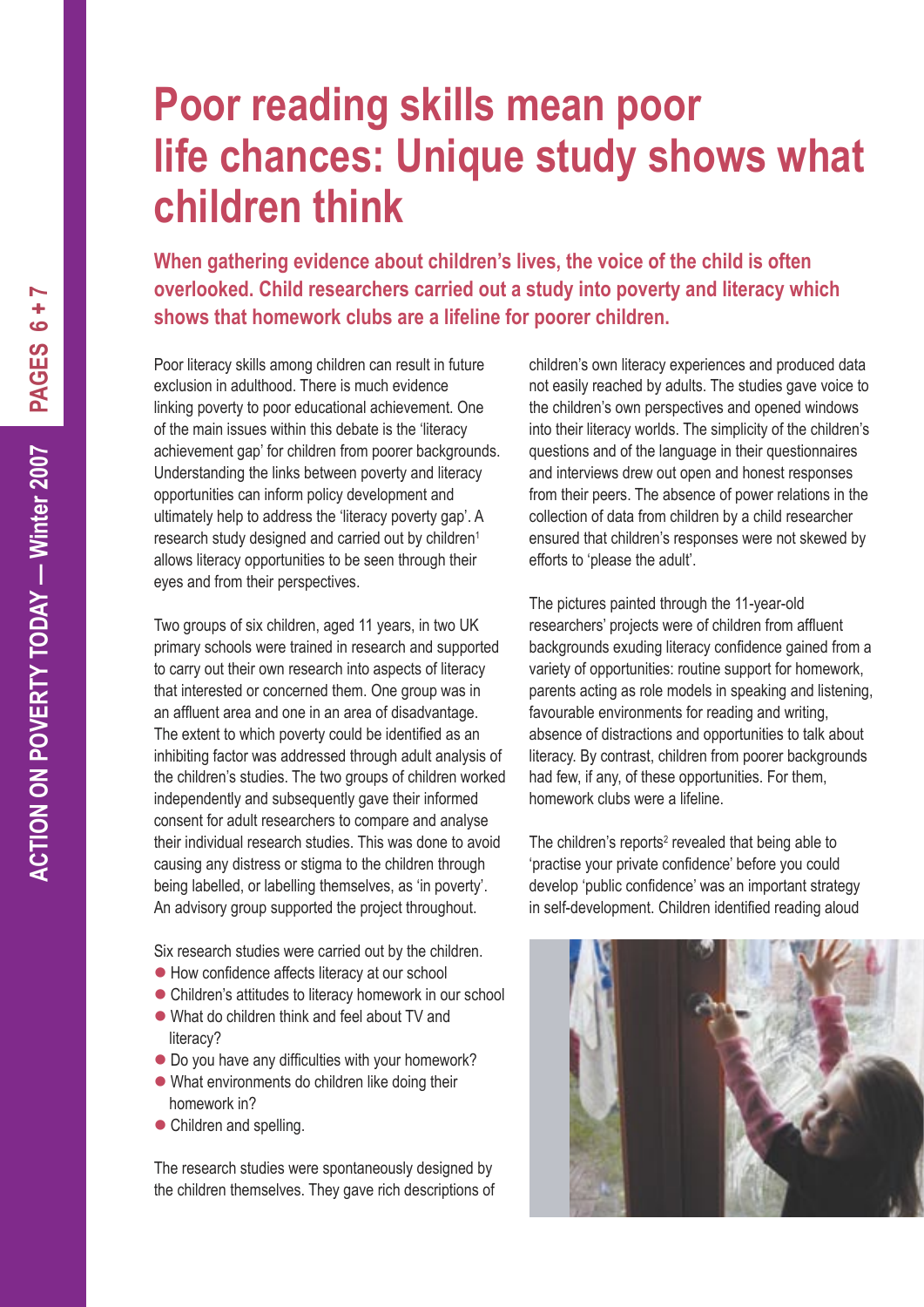and writing as activities requiring 'public confidence' and needing a lot of 'private' practice. A striking characteristic of children from affluent backgrounds was how easy it was for them to have opportunities to build 'private confidence', whereas children from low-income backgrounds had little, if any, chance of doing this.

#### **Homework club**

There were two main findings from this research. The first shows homework clubs to be an essential resource for children in poverty and an important means of developing literacy proficiency. The second indicates that children in poverty do not have opportunities to build literacy confidence compared to better-off children.

These findings can be mapped onto current policy initiatives, allowing us to identify where emphasis and direction might bring about positive outcomes. In the UK, integrated children's services and multi-agency working are current drivers in the Every Child Matters agenda. Raising standards and improving outcomes for children are being delivered through an ambitious programme of Extended Schools and Children's Centres. This represents a real opportunity to break entrenched patterns of deprivation and narrow the achievement and social mobility gaps. Clearly, homework clubs could be offered more widely within the scope of extended school services.

The children's data also highlighted the importance of having access to adult skills and raised issues about reading opportunities that promote private confidencebuilding and enjoyment. This cannot be achieved by cutting corners on cost. Setting up homework clubs withchildcare staff rather than teaching staff and not taking on board that children see the need for skilled adults to help discussion about books risk squandering the opportunities offered by the programme.

#### **Quality reading space**

Equally, there is a need to offer quality reading experiences with good books and quiet, comfortable reading areas that give children the chance to practise private reading and private confidence-building. It is this need that raises some concerns about extended schools, not least that they will simply lengthen school hours and school curriculum – more of the same diet for children in power-laden settings with limited personal space and personal autonomy.

In summary, there are a number of approaches that may increase literacy opportunities for children living in poverty:

- Creating environments in classrooms where children have opportunities to build their literacy confidence 'privately'. This could be done in a number of ways including:
	- **•** Providing opportunities for children to read quietly or read to younger pupils in non-threatening environments
	- Facilitating 'private' writing opportunities for children
- Providing homework clubs and ensuring they are accessible to the children who need them the most
- Offering help and training to parents to support their children with literacy
- Using core provision services of Extended Schools to bridge some of the gaps both at child and parent level.

MARY KELLETT *is Director of the Children's Research Centre at the Open University, website: http://childrensresearch-centre.open.ac.uk.*

<sup>1</sup> This research was funded by the Joseph Rowntree Foundation.

2 The full report can be found on the Joseph Rowntree Foundation website, http://www.jrf.org.uk/bookshop/eBooks/2094-literacy-povertychildren.pdf.



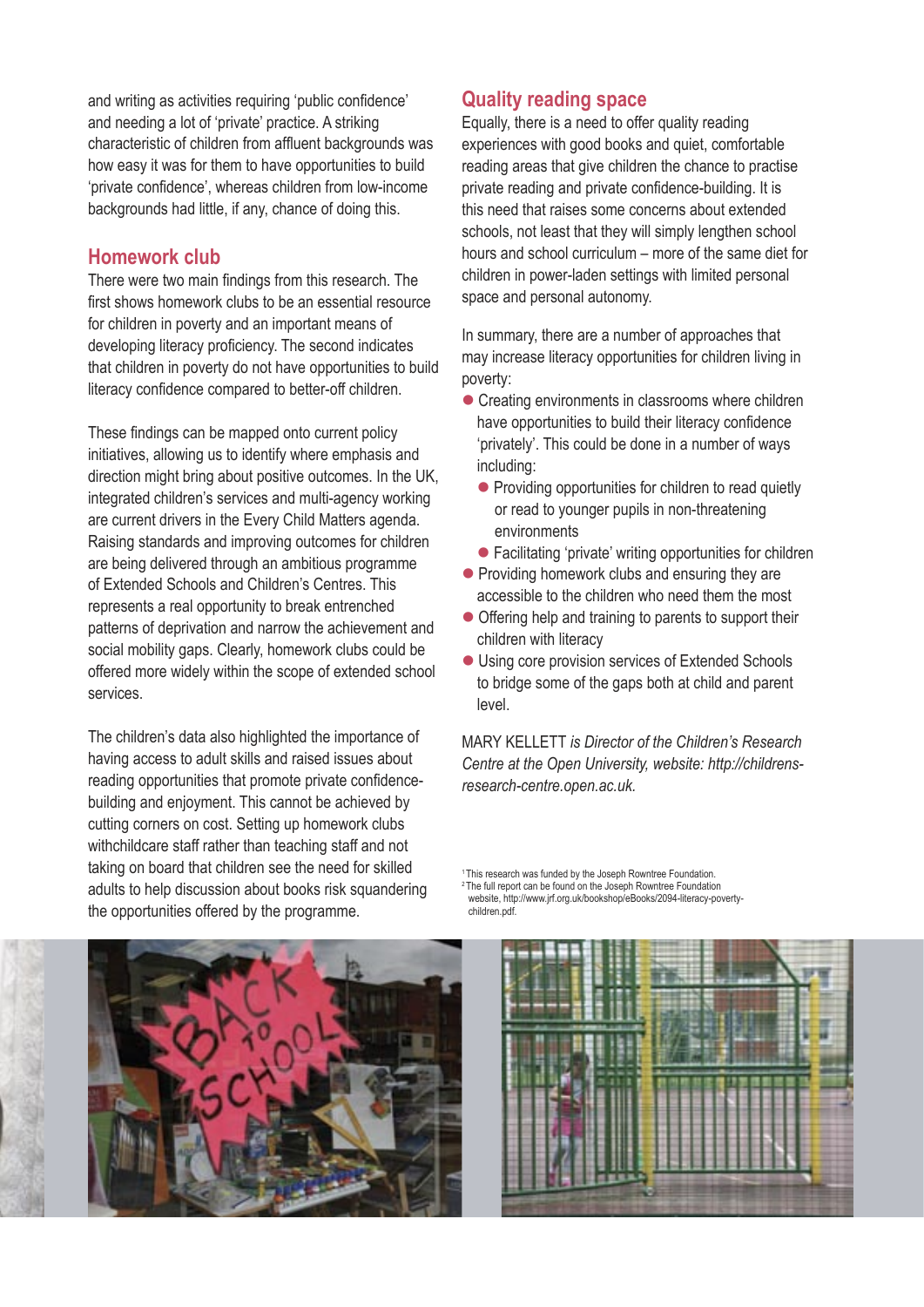## **It's time to listen when Deaf people say they are excluded from health services**

**A survey shows that many Deaf people don't attend health services because of communication barriers. The Irish Deaf Society says services can be made accessible in nine easy steps.**

Since 2004, an Irish Deaf Society project has been receiving funding from Combat Poverty's Building Healthy Communities programme. The project undertook an analytical study, which found that health services were generally inaccessible to the Deaf, that many Deaf people did not attend health services out of fear of communication barriers and that medical professionals can be both belittling and oppressive when dealing with Deaf people.

It also found that medical professionals and health officials need training and more awareness; that interpreters in Irish Sign Language (ISL) should be provided; and that the cost of providing ISL interpreters needs to be addressed.

#### **Nine steps**

Nine simple steps to make health services more accessible to the Deaf were suggested. These are:

- Ask how the patient or Deaf visitors would like to be alerted when it's time for their appointment
- Remember that every patient needs privacy and confidentiality and Deaf patients may not wish family members or their children to interpret for them; they may need a professional interpreter
- Some patients may wish the words 'Deaf patient' to be labelled on the outside of their file for future use
- Make eye contact with the patient before you speak and ensure that light is shining on your face and not on the patient's
- Speak clearly but not too slowly and do not shout
- $\bullet$  If there is no sign language interpreter, write things down in plain English and clear handwriting
- Use diagrams, drawings or photography during conversation; excellent medical graphics programs can be easily installed on computers
- Be prepared to repeat and re-phrase information differently
- Make sure the patient understands what you have said and how to take any medication you have prescribed.

The Irish Deaf Society produced three health awareness aids. These were:

- Advice on improving access to, and use of, health services by Deaf people
- A guide for all medical institutions on common medical sign language for patient care
- An information DVD on men's cancer.

A further project is working on maternity care for Deaf women in partnership with the Irish Deaf Women's Group and is due for completion at the end of the year.

The Irish Deaf Society is expanding its scope in 2008 as part of its new Strategic Plan 2008–2018. It has been engaging with the Health Service Executive (HSE) on the contractual arrangement for services under Sectoral Plan Part 2 in the Disability Act 2005. Through this, it hopes to receive HSE funding to allow it to develop its capacity to serve the Deaf community through this partnership under its Strategic Plan.

KEVIN STANLEY *is Programme Development Manager with the Irish Deaf Society.*



တ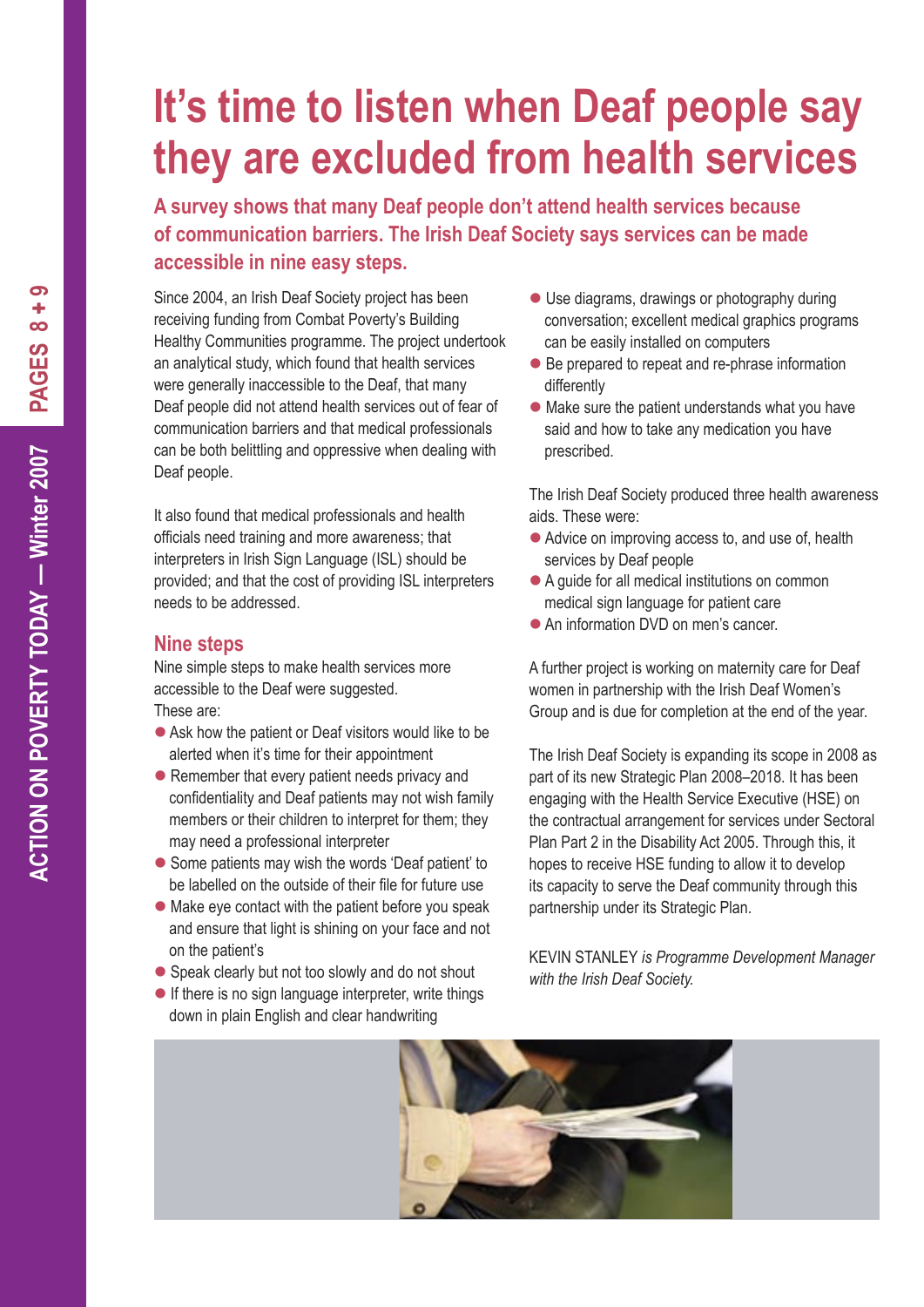## **Government prepares to report to UN as recognition grows that defending human rights will tackle poverty**

**In early 2008, the Government will report on how it is meeting its obligations under the International Covenant on Economic Social and Cultural Rights. Old issues persist and new human rights challenges have emerged**.



A human-rights approach to combating poverty is being increasingly recognised internationally because it 'links poverty reduction to questions of obligation, rather than welfare or charity'.<sup>1</sup> It is rooted in the Universal Declaration of Human Rights and treaties such as the International Covenant on Economic Social and Cultural Rights (ICESCR), which Ireland signed in 1973 and ratified sixteen years later.

Since ratification in 1989, Ireland has submitted two reports, in 1999 and 2001, to the UN Committee on Economic, Social and Cultural Rights, which monitors states' compliance with the treaty. Civil society organisations may also submit 'shadow' reports, giving their perspective on Ireland's progress on meeting treaty commitments.

#### **Committee response**

In 2002, the committee welcomed Ireland's ratification of the revised European Social Charter. However, it expressed concern that the covenant was not incorporated into, or reflected in, Irish law. It also regretted that a human-rights approach had not been built into the Disability Bill, the NAPS or the National Health Strategy. Concern was also expressed at the persistent discrimination against people with physical and mental disabilities in the areas of employment, social security, education, and health, and the committee considered the level of welfare payments and the then minimum wage inadequate.

#### **Human rights**

The committee recommended that human rights be incorporated into the Constitution and other legislation, and that the NAPS and disability legislation be made rights-based. It called for measures to enable people with disabilities to work with full employment status and to retain the right to free medical care. It urged strong action on domestic violence, the acceleration of the social housing programme and the provision of accurate information on measures taken to provide adequate accommodation for Traveller families.

The committee valued the work of the Combat Poverty Agency and recommended that it should be well resourced and be able to fulfil its statutory advisory function in an effective manner.

In 2008 community and voluntary organisations and statutory bodies will have an opportunity to comment on Ireland's next report. Organisations may also come together to draft joint 'shadow reports' giving their judgement on how Ireland has progressed.

For further information on the consultation on Ireland's report on its compliance with the ICESCR contact Tara Murphy at the Department of Foreign Affairs. Email: tara. murphy@dfa.ie.

#### FIDELMA JOYCE *is Senior Human Rights Awareness Officer, Irish Human Rights Commission.*

*For 2002 Concluding Comments see http://www.unhchr.ch/tbs/doc. nsf/(Symbol)/E.C.12.1.Add.79.En?Opendocument.*

*For information on reporting by NGOs to the UN Committee on Economic, Social and Cultural Rights see http://www.ohchr.org/english/bodies/cescr/ NGOs.htm*

*For information on links between human rights and poverty see http://www. ohchr.org/english/issues/poverty/index.htm*

1 OHCHR (2004) *Human Rights and Poverty Reduction – A Conceptual Framework.* p. iii. http://www.ohchr.org/english/issues/poverty/index.htm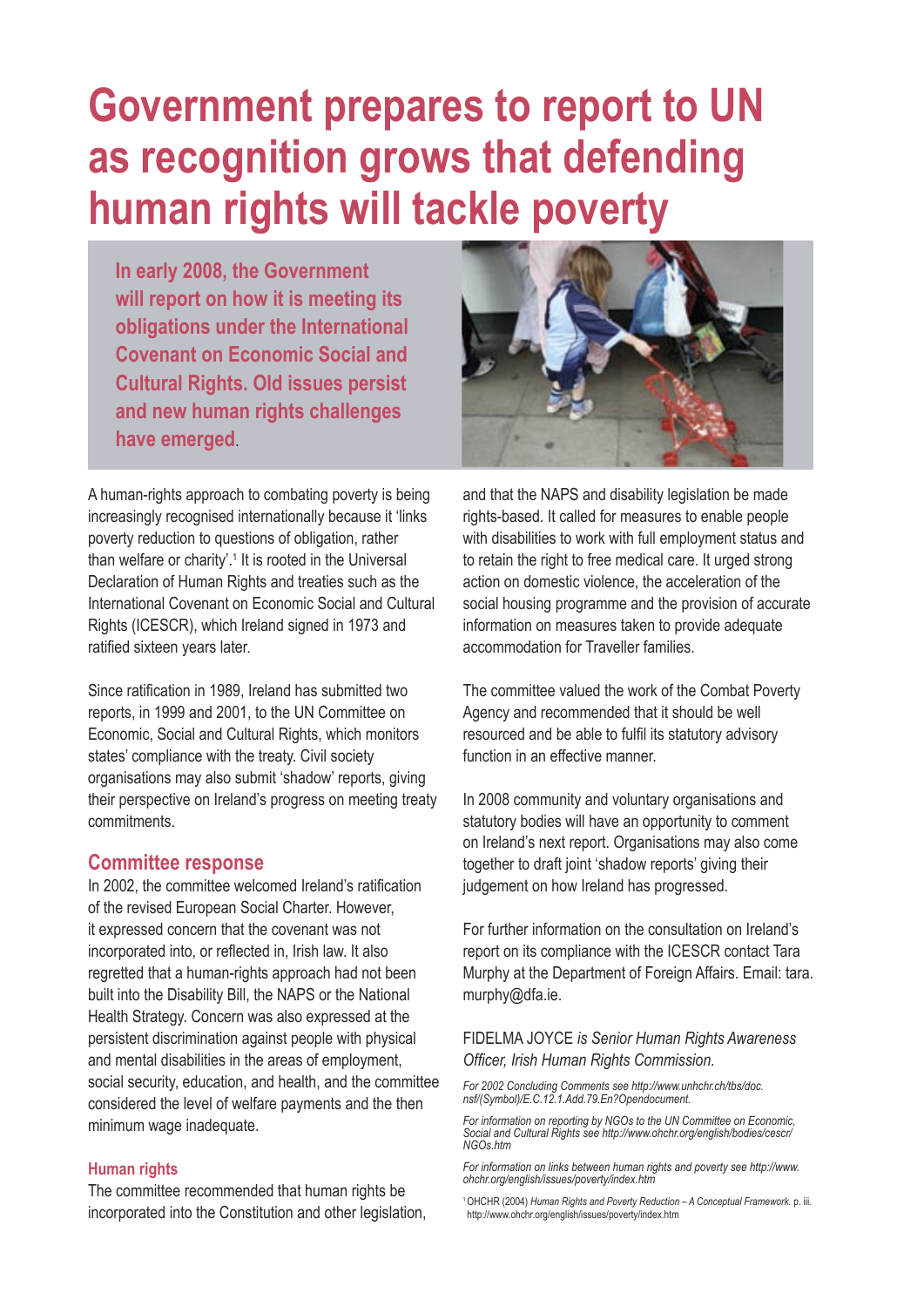

## **Need for social policy to recognise that people are excluded when they cannot afford to give their children a holiday**

**Although holidaying is now a standard lifestyle practice for most Irish people, nearly one-quarter of Irish citizens still cannot afford to take an annual holiday for financial reasons.1**

Statistics (CSO, 2007) show that the combined number of domestic and international holiday trips taken by Irish residents rose from 10.9 million in 2002 to 14.2 million in 2006. Research<sup>2</sup> recently conducted at the Dublin Institute of Technology (DIT) suggests that holidaying is a socially exclusionist<sup>3</sup> practice. It argues that to be unable to have an annual holiday is to experience a form of social exclusion and it aims to make a case for developing government policy in the area of social tourism. Social tourism is about extending the benefits of holidays to economically marginal groups, including the unemployed, single-parent families and pensioners. The research identified that social tourism provision in Ireland is significantly out of step with EU best practice, where policies founded on models of public, private and NGO partnership are well established.

The research investigated how access to an annual holiday can benefit children living in poverty and their families. It studied children who had the opportunity to avail of a child-centred, structured group holiday provided by three NGOs. Study participants were drawn from a cross-section of disadvantaged areas in Dublin,

comprising two inner-city and four suburban areas. Data collection involved 75 children and 35 guardians in the first stage, and 27 children and 16 guardians in subsequent stages. In total, 16 families participated in all stages of the research process, which used qualitative methods, including focus groups, in-depth interviews and observation.

#### **Benefits of holidaying**

The research found that the children studied clearly benefited from the opportunity to go on holiday. The most obvious benefit lay in being able to get a break from the routine home environment. The break has many effects: it is restorative and it creates opportunities to rest and relax, to be at ease and to harness renewed energies to meet the challenges routinely felt at home. This finding points to the extremely poor quality of the home environments in which the families who took part in the study live.

During their break away from home, children were exposed to a series of opportunities to develop socially and make new friends, acquire confidence and develop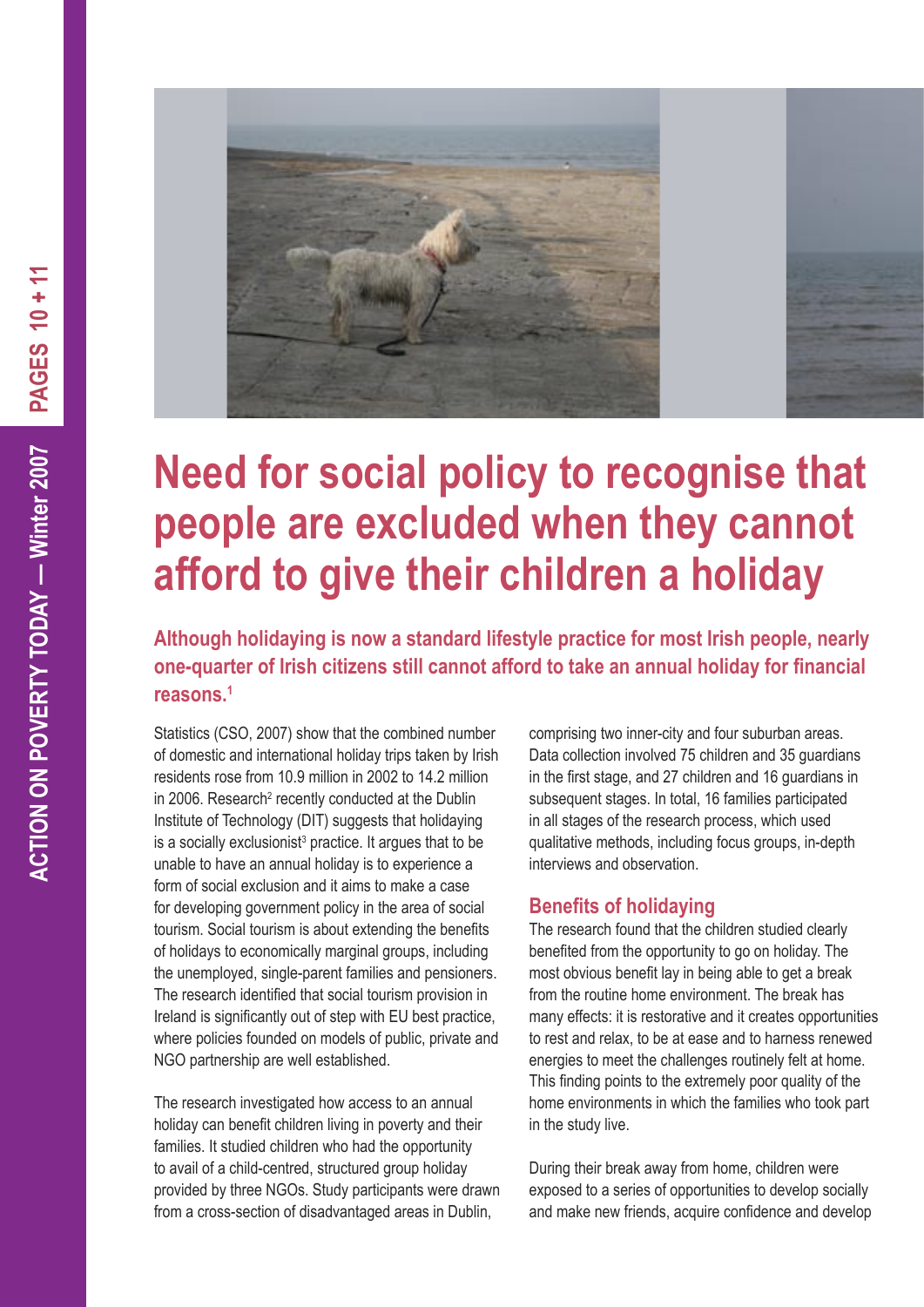

personally, build self-esteem and learn new skills. An important finding was that children relished the opportunity to divest themselves of the responsibilities normally faced at home, often in having to care for siblings or act out certain roles expected of them by their peers. On holiday, the children were allowed to relax, feel safe, have fun and, in effect, to be children.

#### **Longer-term benefits**

An annual holiday contributes to children's well-*being* as opposed to well-*becoming*. The NGOs that provided the holiday do not aspire to produce long-term behavioural change; they simply want to give the children a holiday. Nevertheless, a number of benefits extending well beyond the actual duration of the holiday were identified. Anticipation before and memories after the holiday greatly enhanced the children's sense of well-being. This finding was reported by children and, to a greater extent, by guardians and key informants, who reported how children awaited the holiday excitedly and afterwards prized their trophies, medals and photos, and recounted stories about the holiday.

Furthermore, the holiday was a time when children were routinely introduced to a set of ideas that challenged the behaviour patterns prevailing in their home environments. They were proactively exposed to ideas about positive human interaction, respect, self-reliance and leadership.

The study further found that benefits trickled out into the wider family. The guardians benefited in that they had a reduced workload, more time for themselves and more time to devote to other responsibilities. In addition, the availability of the holiday was generally seen as a welcome support and as a sharing of responsibility in

rearing the children in their care. It supplemented their efforts to raise their children and reduced the sense of inadequacy that some of them felt for being unable to give their children what they would wish to give them.

The wider family was also found to benefit from the absence of one or more children because of the reduction of chaos that was found sometimes in these families' lives. Meanwhile, the children's return was associated with a re-invigoration of the family unit, with improved two-way communication between children and guardians, an increase in mutual appreciation of the two parties and a reduction in the negativity that can prevail in routine relationships within families.

#### **Social tourism policy**

Promoting participation in annual holidaying has a valid role to play in helping children and their families to cope with the difficulties associated with poverty and disadvantage. Currently, this assertion is not part of the prevailing thinking on social welfare in Ireland and changing thinking will bring challenges. Advancing policy development in the area requires the following:

- Recognising that holidaying excludes certain people and developing awareness of the concept of social tourism
- Acknowledging that being unable to take an annual holiday is a meaningful indicator of deprivation
- Recognising the value of holidaying in furthering social welfare, education, health and the economic agenda
- Generating awareness of existing social tourism provision in Ireland; this provision relies heavily on the NGO sector but with an array of ad hoc, often informal, public sector supports
- Developing a partnership model based on the public and private sectors working in tandem with the NGO sector addressing gaps in provision, to strengthen and integrate existing services
- Promoting further research to inform policy development.

For further information contact Dr Bernadette Quinn, Department of Tourism, DIT, Cathal Brugha St, Dublin 1.

DR BERNADETTE QUINN *is a Tourism Geographer and lectures on Tourism Policy at DIT.*

1 EU-SILC data

<sup>&</sup>lt;sup>2</sup> This research was funded by the Combat Poverty Agency Poverty Research Initiative. *Poverty, Social Exclusion and Holidaying: Towards Developing Policy in Ireland, Qu*inn,<br>B., Griffin, K. A. and Stacey, J. will be published in full as part of Combat Poverty's Working Paper Series.

<sup>&</sup>lt;sup>3</sup> See Jargon Buster, p. 15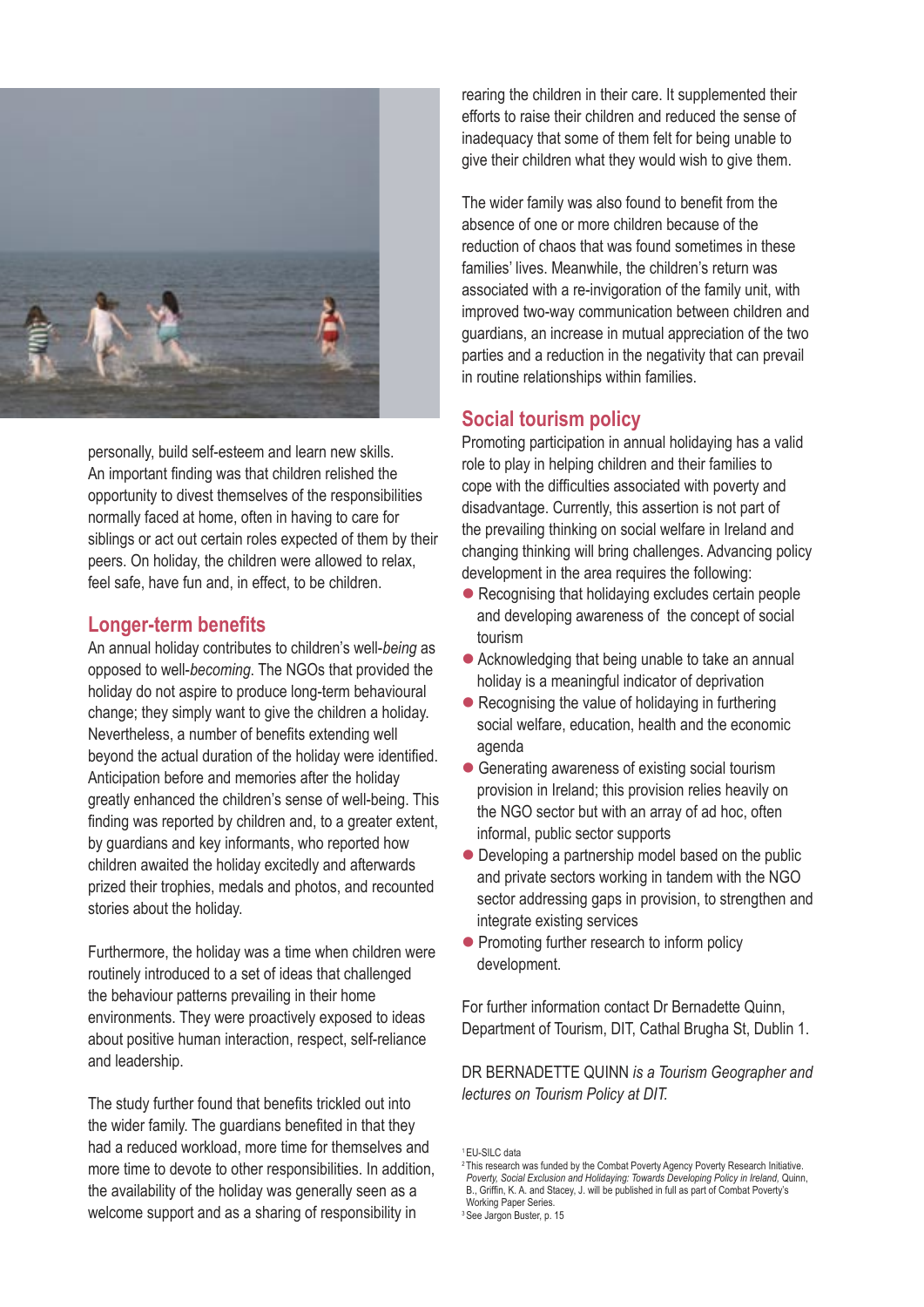## **What changes, good and bad, will civil society groups face in 2025?**

**Civil society groups are often hard-pressed to meet daily challenges but what will they face in the future?**

The scale and complexity of present-day social ills that civil society associations seek to address is vast. Child poverty, domestic violence, loneliness and care for older people are just some of the many issues civil society associations engage in. Moreover, many civil society associations play an important role in influencing those with power and holding them to account, including governments and the business sector.

Keeping up with and responding to today's problems are significant challenges. But what might the future hold for civil society in the UK and Ireland? It is this question that the Carnegie UK Trust<sup>1</sup> has been exploring over the past eight months in its Inquiry into the Future of Civil Society in the UK and Ireland.

The inquiry defines civil society as a goal to aim for (a 'good' civil society), describes how it might be acheived (for example, through voluntary and community organisations, trade unions or faith-based organisations) and outlines mechanisms whereby different organisations can engage with each other about ends and means.

#### **Futures thinking**

Using a technique called 'futures and scenario thinking', which is used by the business community, the inquiry hosted a series of events across the UK and Ireland to gather insights from over 400 leaders. The purpose of

these events was to explore possible future threats to, and opportunities for, civil society in 2025.

Attention was focused on the broader forces for change that are likely to affect the future nature and role of civil society. The questions of growing socio-economic divides, pressure on global resources, disengagement from formal politics, rising individualism and the visibility of the security state frequently arose in discussions. These are the sort of uncertain forces for change that present the most pressing opportunities for, or threats to, civil society.

The challenge of sustainability and the threat of climate change is a common theme in public discourse, yet the implications are largely uncertain though potentially devastating. Perhaps this threat presents an opportunity to strengthen civil society and re-engage people in formal politics? The optimists at the inquiry events wondered whether, given the scale of this challenge, local and global alliances might be strengthened between organisations that might not normally work together.

#### **Space for debate**

Findings from the inquiry's futures events also show that there is particular concern about the diminishing arenas for public deliberation, whether virtual or physical. These arenas are diminishing as a result of increasing

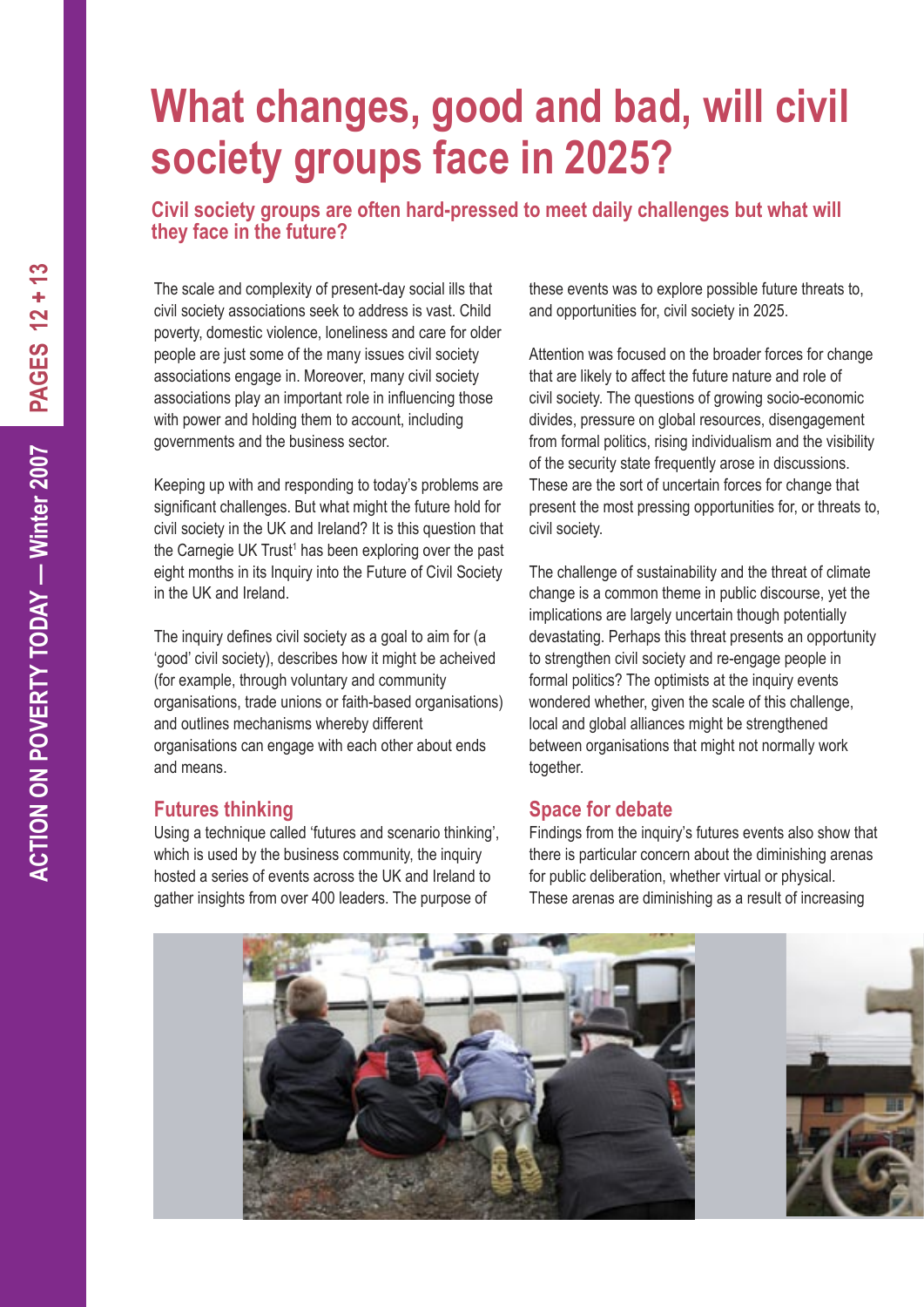fragmentation of society, for example, as a result of greater economic inequality, the concentration of ownership of the traditional media and the privatisation of public space. The interpretation of laws relating to security and disorder also threatens the nature of deliberation.

Concerns were also raised about the marginalisation of dissent and its relationship with the growing isolation of the poor. At a local level, especially at the inquiry events in Ireland, concerns were expressed about marginalised voices, such as migrant communities, children, and those who have poor health or lack the stamina to engage. As noted by Michael Edwards of the Ford Foundation in his book *Civil Society*

. . . expecting people on the breadline to share, participate and co-operate as equals is unreasonable unless efforts are also made to ensure it is a safe and rational thing for them to do. Arguing about politics and holding power to account takes both energy and courage, especially when no 'insurance' – legal, social and financial – exists to support you when power fights back.

#### **Dissent silenced**

The marginalisation of dissent is also a grave concern at a global level. Members of the Inquiry's International Advisory Group emphasised the critical role civil society associations in the UK and Ireland play in defending civil liberties and human rights. Changes we allow in the West can threaten civil society in other parts of the world, for example, if nation-states in Europe and America introduce stringent security legislation, these can be used in less democratic countries to clamp down on civil society activists.

So, are civil society associations prepared for the future? In the past, civil society has often been ahead of other

sectors in warning of new threats – like those from climate change – and in embracing new opportunities – like those from a wider understanding of human rights. However, there are many factors that might inhibit the ability of civil society associations to prepare for or shape the future.

In part, this results from the short-term nature of traditional funding arrangements that do not enable long-term thinking. Participants in the inquiry events noted that they lack the space and time to 'look up' and connect with what is going on around them at a local and global level while they are struggling to meet present day issues and needs. Moreover, the fragmentation of civil society associations, for example, along issue or organisation lines, makes it difficult for alliances to be built that span divides and explore practical solutions that could diminish many overarching threats to the 'good' civil society.

The aim of the inquiry futures reports and the work in the later stages of the inquiry was to stay ahead of the game and to help civil society shape the future, rather than simply respond to events when they come.

*To find out more about the inquiry and to download the inquiry's futures reports and a toolkit that outlines how you could practically use them to inform your organisation's strategic thinking, go to: http://democracy. carnegieuktrust.org.uk/civil\_society. Hard copies of the futures reports can also be requested by e-mailing morven@carnegieuk.org*

LENKA SETKOVA *is Director of the Democracy and Civil Society Programme, Carnegie UK Trust.*



<sup>1</sup> See Jargon Buster, p. 15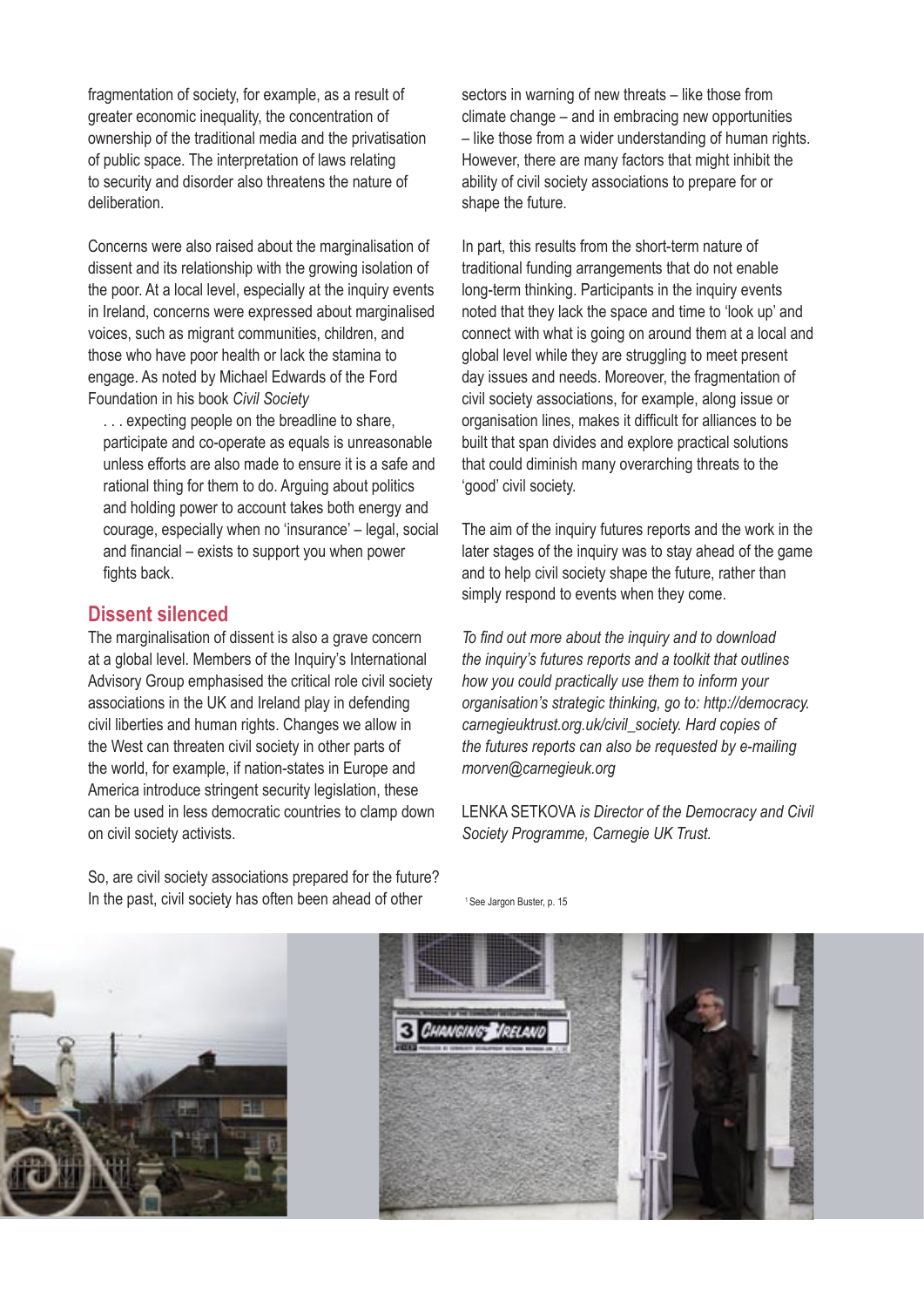### **Story of Fatima shows community driving change with equal power and resources**

**The regeneration process in Fatima Mansions, Dublin, illustrates how real, significant and meaningful change is possible through community development.** *Things Can Be Different* **tells the story.**



In 1998<sup>1</sup> research showed Fatima to be a community in crisis. The most common image used by residents to describe their experience of living there was of 'doing a prison sentence'. One-third of households were actively seeking a transfer. The local project, Fatima Groups United, started a 10-year struggle to address this. A full demolition and rebuilding programme, coupled with an ambitious social regeneration scheme overseen by a legally incorporated regeneration board, were the result. *Things Can Be Different* suggests that change needs to take place at three dimensions.

#### **Power dimension**

How is decision-making organised? The establishment of a regeneration board, legally incorporated and independently chaired, gave the community fair representation in the power process.

#### **Cultural dimension**

What beliefs are held about society and who shapes those beliefs? The community challenged the image of Fatima as a ghetto by generating their own media. The co-production with RTÉ of a Pat Kenny radio programme about the estate was an example.

#### **Economic dimension**

How are resources for the community generated and who controls them? The community secured for itself equal access to resources in the context of the regeneration, including access to independent architects, consultations and staff, to develop



participative representation and an economic dividend from the regeneration to be administered by the regeneration board.

*Things Can Be Different* outlines an eight-stage process of change, which may be applicable to other contexts.<sup>2</sup> The following were regarding as essential in achieving change.

- Community development infrastructure is a vital resource in achieving equality for disadvantaged communities.
- Power differentials have to be recognised and evened out in negotiating change, which involves making formal arrangements guaranteeing parity and providing meaningful resources.
- Wider policy frameworks for equality need to be worked out in tandem with local change processes. Issues relating to the rundown of public land and housing stock have to be addressed at a wider policy level and not left to a single community to fight in isolation. Wider alliances are needed to push this agenda from the ground up, and a system for the State to engage with such policy issues is also required.

*Things Can Be Different* is available from Community Action Network, 24 Gardiner Place, Dublin 1. Tel: 01- 8788005. Price €15 plus pp.

#### PETER DORMAN *is a Staff Member with CAN.*

1 Corcoran, Mary (1998) Making Fatima a Better Place to Live. Maynooth: NUI. <sup>2</sup> Based on Kotter, John (1996) Leading Change. USA: Harvard Business School Press.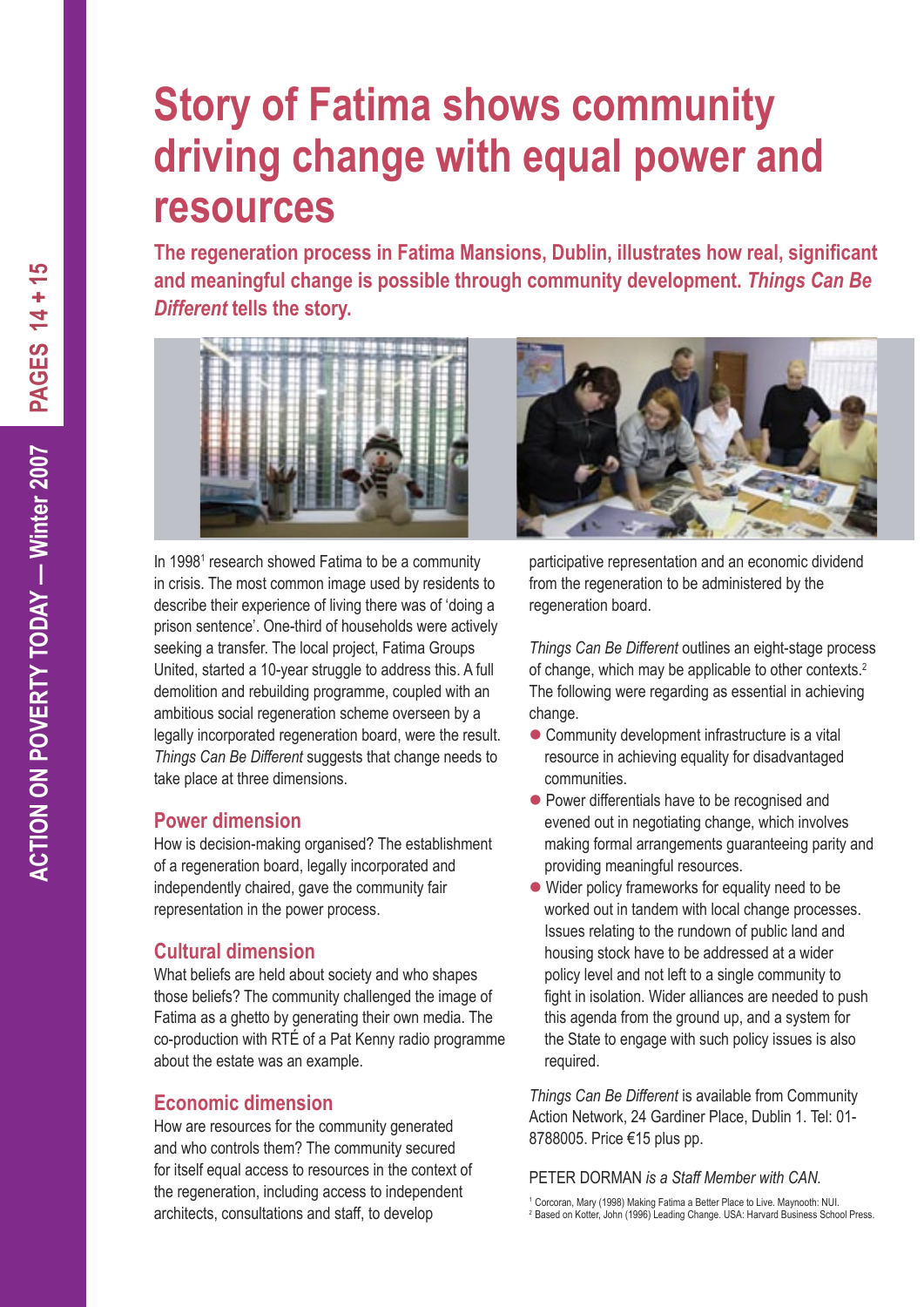## **Fettercairn spells out own health needs**

**With 6,500 people and no health centre, GP, dentist or pharmacy, residents of Fettercairn, Tallaght, south Dublin, believed the provision of local health services was a priority for their area and they decided to do something about it.** 

In 2003 and 2004 people who had attended family health days expressed an interest in improving health in the community. A management committee was set up, which secured funding for the Fettercairn Community Health Project (FCHP), a partnership of local residents, community groups and statutory agencies. Its core aim was to create an 'affordable, accessible, inclusive community-led health project for the people of Fettercairn which is friendly, warm and safe'.

A report on the project, 'Taking the first steps to a healthier Fettercairn', highlights the fact that health is affected by a person's family situation, financial means and living environment and indicates the kind of environment people regard as healthy – a community with clean streets, well-maintained houses and gardens, and in which there is less crime and anti-social behaviour.

#### The FCHP is now working with South Dublin County Council and the HSE to meet people's health needs and priorities in Fettercairn. It distributed the research results to people, groups and agencies both in Fettercairn and south County Dublin and the research will help shape future local health services.

The fact that the local people planned and carried out their own research and drew on residents' own knowledge and experience provides a model for other communities throughout the country that want to identify their own health priorities and seek better health services.

#### PEIGÍN DOYLE *is a Freelance Journalist and Editor.*

FCHP is made up of representatives of local residents. community groups and statutory agencies. Its work has been supported by the Combat Poverty Agency, HSE, Katherine Howard Foundation and RAPID. The report was carried out with support and training from Community Action Network.

## **Jargon Buster**

#### **Benchmarking**

A term commonly used to describe a process for comparing the performance of the public sector with the private sector or for comparing systems in Ireland with those of other countries; in social inclusion discussions, it often means looking at best practice in other countries.

#### **Carnegie UK Trust**

The Carnegie UK Trust is one of many trusts worldwide that were set up by Scots-American Andrew Carnegie to support a more just, democratic, peaceful and sustainable world. Its central concern is the empowerment of all citizens to engage in society. In the UK it supports independent inquiry into issues of public interest. It currently runs four active work and research programmes on:

- supporting young people's participation in decision making
- developing and sustaining strong rural communities
- strengthening democracy and civil society
- **•** promoting socially progressive philanthropy.

#### **Exclusionist**

The word exclusionist means something that shows or relates to a policy of excluding various types of people or things *(Collins English Dictionary*) (see pp 10–11).

#### **NESC**

The NESC is a body funded through the Department of the Taoiseach whose main role is to advise the Government on strategic issues relating to the development of the economy, the achievement of social justice and mechanisms for conducting relations and negotiating agreements between the Government and the social partners. Its board comprises representatives of the social partners, NGOs, key government departments and independent experts (see clarification below).

#### **Clarification**

In the last issue of *Action on Poverty Today,* on the topic of the Developmental Welfare State, Jargon Buster incorrectly referred to activation measures as measures aimed to encourage people to take up employment. We would like to clarify that activation measures in the context of the Developmental Welfare State refer to innovative measures in response to un-met social needs and the continual need for change in mainline supports. We apologise for any unintentional confusion that our earlier reference may have caused.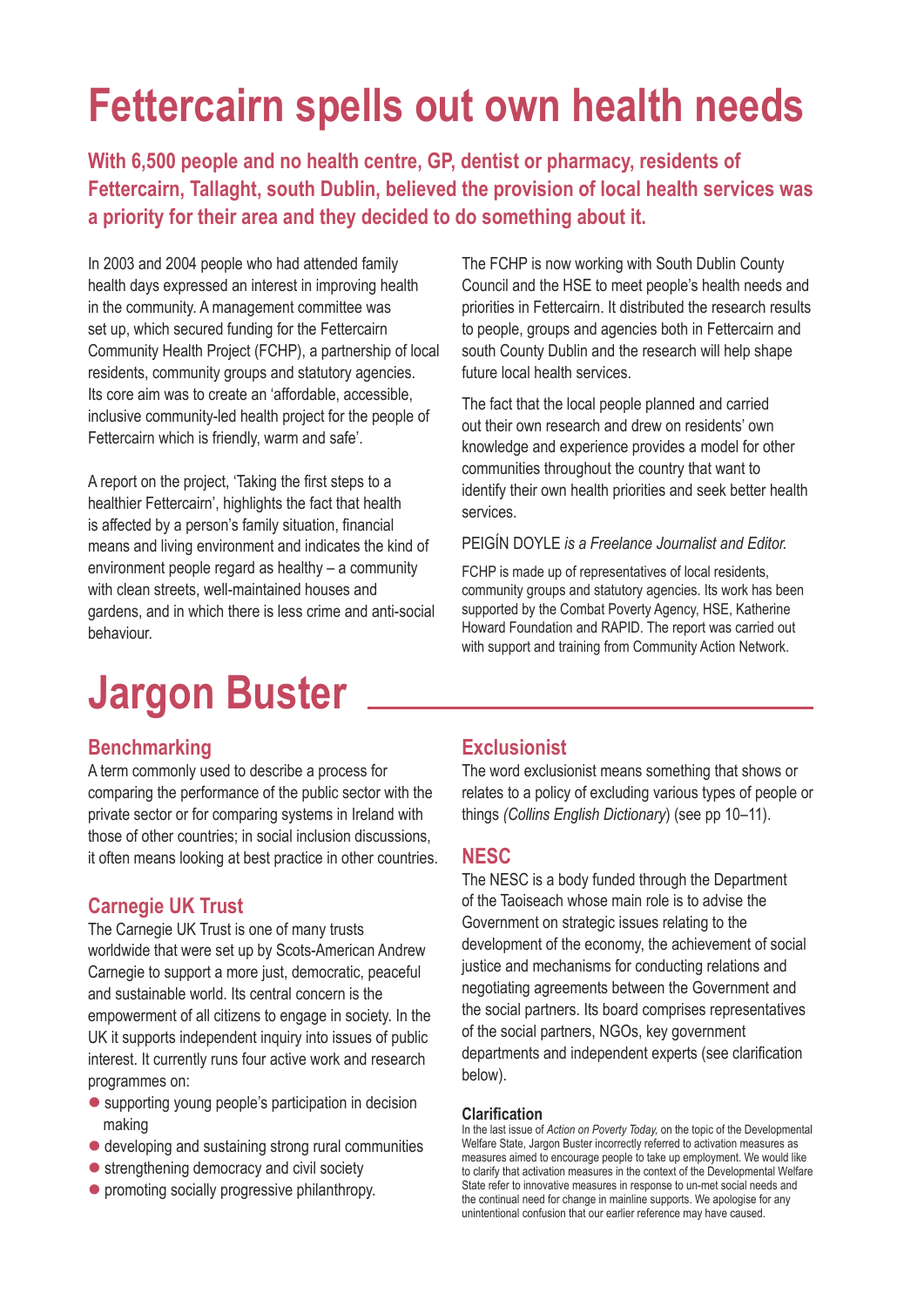## **Noticeboard**

#### **Order Online**

Combat Poverty publications, including research reports, resources, fact sheets and policy statements can now be ordered online from the Combat Poverty website. Free publications may be downloaded or ordered in hard copy. All other publications may be purchased by credit card. www.combatpovertypublications.ie.

#### **Dáil Brief**

Dáil Brief is a free monthly information service provided by Combat Poverty for voluntary and community organisations interested in issues of poverty and social exclusion discussed in the Oireachtas. It is circulated by email. To sign up, please email either sharon. keane@combatpoverty.ie or brharvey@iol.ie.

#### **Community Development Survey**

Community Development is central to many antipoverty initiatives yet, in the Republic of Ireland, there is no national baseline data on the numbers, profile, employment context, work settings or experience of community development workers.

To address this, Combat Poverty is initiating a pilot survey of community development workers in one rurally defined area and one urban community in 2008. It is intended that the pilot survey will inform the methodology for a subsequent national survey of Community Development workers in Ireland. An advertisement has recently issued for a temporary researcher to undertake the pilot survey and an open round table is planned to discuss the research proposal.

An inter-agency advisory group will be established to support the work; provide technical advice on aspects of the methodology, definitions of community development, issues arising from the work; and to comment on drafts.

For further information on the pilot study, please contact Michelle Griffin michelle.griffin@combatpoverty.ie or 01 602 6630.

## **New Publications**

#### **Economics and Poverty – the links**

*Economics and Poverty – the links* aims to strengthen the voices and practices of communities experiencing poverty by promoting a greater understanding of the relationship between poverty and economics. This resource was commissioned by Combat Poverty in conjunction with the Irish National Organisation of the Unemployed and the National Women's Council. Available to order from the Combat Poverty website: www.combatpovertypublications.ie. Price €15

#### **Find Your Way around the Community and Voluntary Sector**

*Finding Your Way Around the Community and Voluntary Sector* by Hilary Curley aims to increase knowledge and understanding of the role, structure and composition of the community and voluntary sector working on issues relating to poverty, social inclusion and equality. It

outlines the current Irish policy context that supports a dialogue between the State and groups in civil society, and offers guidance to public officials on engaging with the sector on policy design, formulation, implementation and evaluation relating to poverty and social exclusion. Available to order from the Combat Poverty website: www.combatpovertypublications.ie. Price €10

#### **Silent People and Other Stories**

*In Silent People and Other Stories* journalist Susan McKay and photographer Derek Speirs present a rare and valuable insight into the day-to-day lives of people across the country who, despite the boom, have not prospered in modern Ireland. This book presents the human face of poverty in Ireland today and covers a range of issues, including rural isolation, discrimination, educational disadvantage and homelessness. Available to order or download free from the Combat Poverty website: www.combatpovertypublications.ie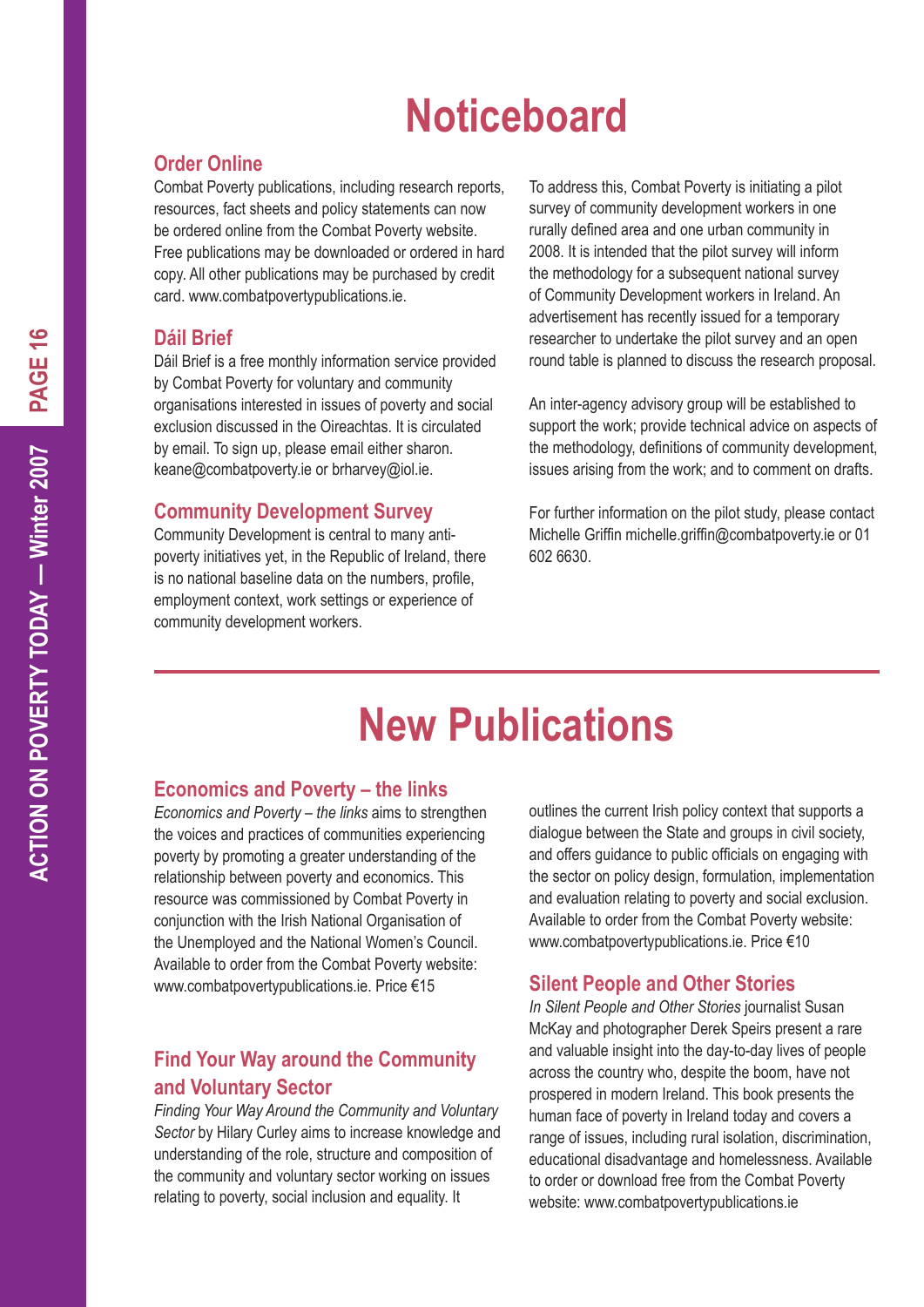Winter 2007 No. 19 ISSN 1649–3796

**In this issue of Anti-Poverty Work in Action we profile some of the projects funded by Combat Poverty that marked UN Day for the Eradication of Poverty on 17 October.**

# **ANTI–POVERTY** *Work in Action*



### **Sculptures express hopes of people in poverty**

Sculptures express hopes of people in poverty Adopting a human-rights approach to fighting poverty, ATD Fourth World works in partnership with people, families and communities facing long-term poverty, and with other groups and organisations also committed to improving the lives of those whose lives are hardest. It initiated the annual 17 October commemorations in Dublin which are now jointly organised by a coalition of twenty-five community, voluntary and development organisations.

To enable people living in extreme situations of poverty and exclusion to play a central role in marking the UN Day, ATD met again this year with community groups in Dublin and in surrounding counties, for the first time inviting them to take part in a creative workshop. With the help of an artist, members of the groups were invited to create metal wire sculptures expressing the difficulties and aspirations that are central to their lives.

At the 17 October commemoration in Dublin, the sculptures from fourteen groups were on display, beautifully mounted on metal supports. A number of workshop participants explained the meaning or message behind their sculpture and, for the majority, it was their first experience of speaking publicly.

Children from local schools and several after-school projects made life-size silhouettes of themselves as a symbol of the need to get to know one another better as a way of ending poverty and exclusion. The children's silhouettes have been on display in their schools and

some will now travel around Ireland and to a number of countries overseas.

The preparation of this year's UN Day, in Dublin and around the country, was supported by a new edition of the *17 October Newsletter* published by the 17 October Group and by the book *Stories of Struggle and Solidarity,* which brings together testimonies from 17 October events in Ireland and overseas, which was launched in the Mansion House in April 2007.

*'To the government, we want to say they have to do a lot more for the kids and young people in places like where we live. If they want to help the kids get on with their future, they have to give more support to families and work with them to know what's best for the children.'* 

Parents living on a corporation housing estate who spoke at the 17 October commemoration in Dublin

Copies of *Stories of Struggle and Solidarity* are available from ATD Fourth World in Dublin.

ATD Fourth World can be contact at 01-8558191, email: atdfourthworld@eircom.net

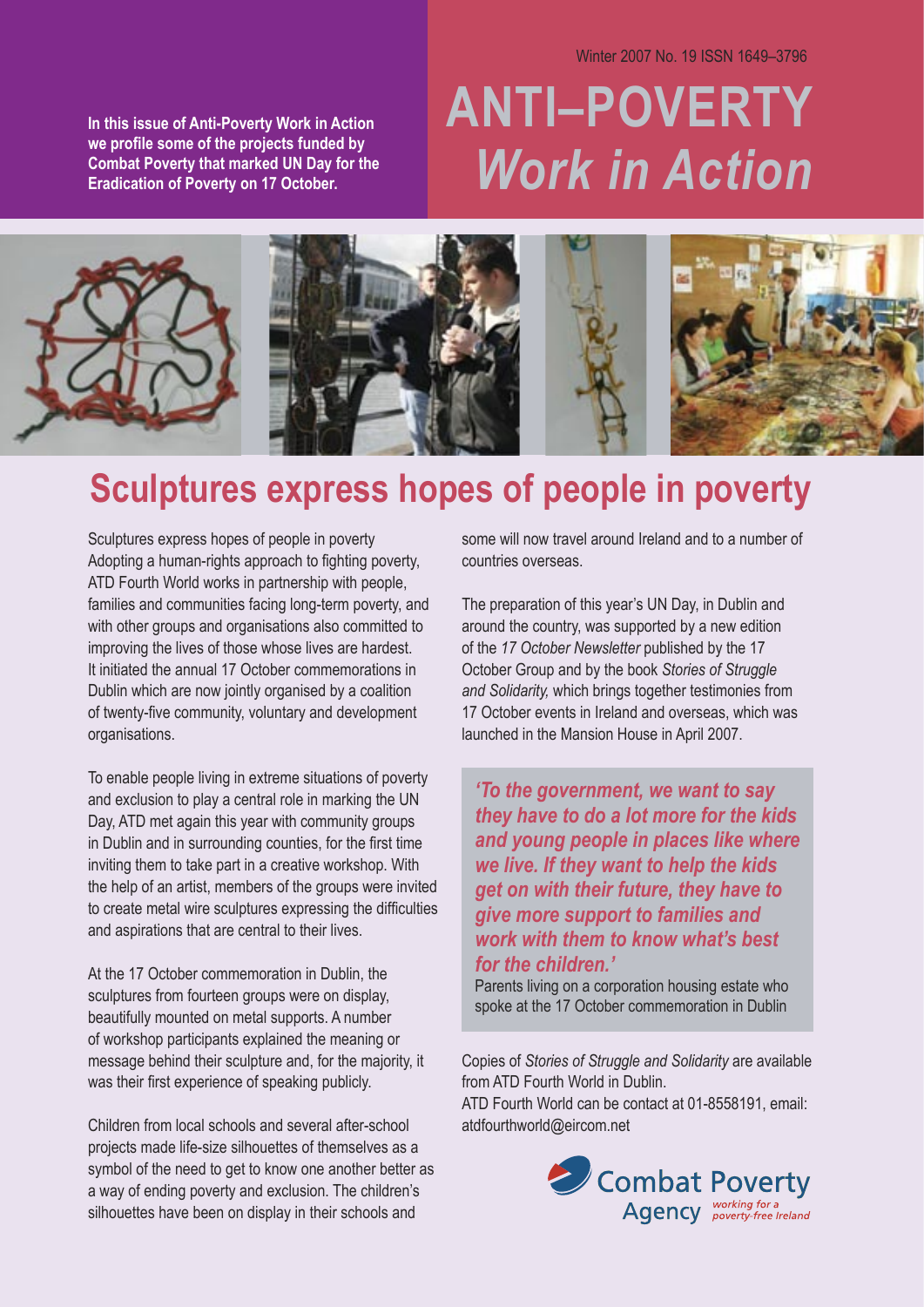

### **Homeless experience 'One Letter too Many'**

It was 'one letter too many' for the characters in the twenty-minute radio drama on homelessness broadcast by Dundalk FM 100 to mark UN Day for the Eradication of Poverty. Earlier in the year, after a discussion on how to increase home-produced drama on the radio station, members of Dundalk Simon produced a ten-minute radio drama on the struggles that people experience in their lives. When Alan Byrne of Dundalk FM 100 saw Combat Poverty's funding scheme to mark 17 October, he immediately thought of Simon and their drama on homelessness.

The radio station organised a series of workshops where Simon workers and clients collaborated in writing the script for a longer drama about a normal day in the life of a family and the stresses they experience. Simon clients and workers performed the drama, which was recorded and broadcast by Dundalk FM 100.

To coincide with the drama, the radio station also organised a photograph exhibition on the theme of poverty, called 'Struggle'. It provided a digital camera for Simon residents who photographed their images of poverty and struggle around the town. With advice and help in mounting the images from Dundalk Photography Society, the photographs were displayed in Louth County Library.

*'The effect of taking photographs around the town was a transformation for some of the people and they have become interested in photography. The whole project definitely created a buzz around the place.'* Alan Byrne, Manager, Dundalk FM 100

Dundalk FM 100 can be contacted at 042-9395100. Email: alanbyrne@dundalkfm.com'

### **Myths about lone parents sent packing**

As a lone father with two small school-going kids you couldn't work full time. You had to fit in around school time and childcare … people looked at you as if you had ten heads if you turned down work.' Joe is a lone father with two children. His comments are featured in *Everybody knows … dispelling myths about one-parent families in Ireland* which was produced by OPEN, the organisation representing lone parent groups, to mark UN Day for the Eradication of Poverty.

The attractive, wallet-sized information pack contains descriptions of the realities of lone parents' lives and relates the simple facts: in 2007 the maximum social

welfare entitlement for a lone parent with one child is €258 per week, while the poverty line is €280; in 2005, 27 per cent lived below the poverty line; lone parents wait longer on housing lists than other households; and although almost half are employed, 43 per cent of working claimants of the One-Parent Family Payment have an income below €150 per week.

OPEN hopes that the publication of the information pack will change the terms of debate around lone parents and do away with the stereotypes and misconceptions that surround the issue. The pack was published to coincide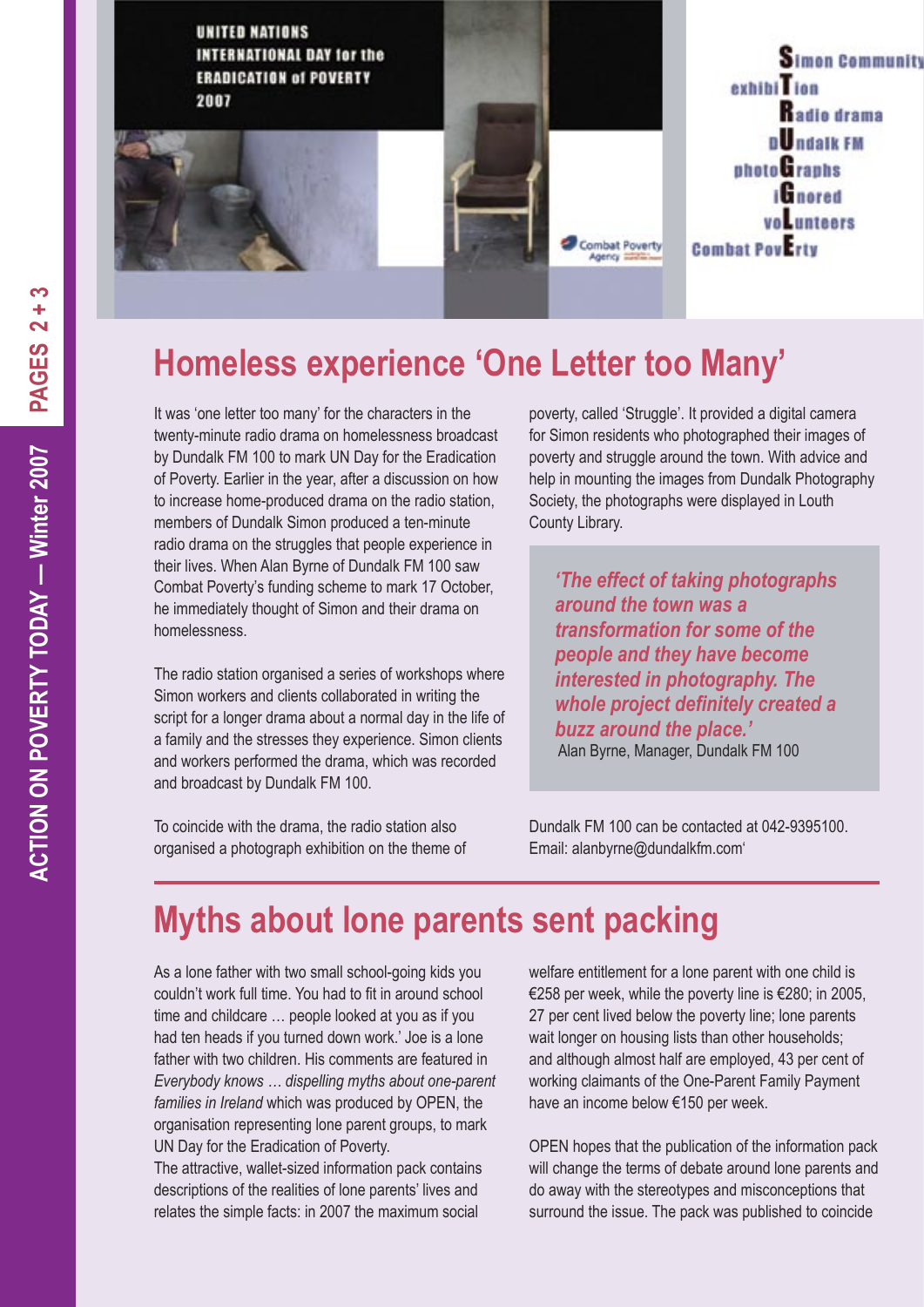

with 17 October and copies were distributed at the service to mark the struggles and achievements of poor people around the world at Custom House Quay, Dublin. Demand is so strong that OPEN now plans to re-print it.

OPEN can be contacted at: 01-8148860; email: enquiries@oneparent.ie

 *'We are hoping for a long-term sustainable impact from the information pack. We need people to understand the realities of parenting alone at all levels of society, not just among policymakers.'*  Camille Loftus, Head of Policy and Research, OPEN

### **Stitching new and old communities together**

An intercultural quilt project originated at a consultation meeting held by Roscommon Women's Network, which wanted to encourage women from different cultures to engage with one another. When the network heard that Combat Poverty was funding projects to mark UN Day for the Eradication of Poverty, it decided to use that as a vehicle for bringing people together.

Roscommon READ (Roscommon Education Development Centre), North West Roscommon CDP and the Active Age Group then came on board and a project for Traveller Women suggested making a quilt. The quilt would symbolise the poverty that Ireland experienced in the past, when old rags were recycled to make something useful.

around the world came together to make the quilt, which received a lot of publicity and was displayed in many venues around the county. All the women involved want to continue the contact with each other and the group wants to include women from other nationalities who could not take part in the first scheme. Funding to continue the project is an issue but the will is there.

*'We were in the background; the women were in the foreground. We were there to support but they were really empowered to make decisions themselves.'* 

Nora Fahy, Project co-ordinator, Roscommon Women's Network CDP

Led by an American artist and helped by Castle Quilters in Roscommon, twenty-six women from Ireland and contacted at 094-9621687 or 086-8099154: email: roswomensnetwork@eircom.net.



Roscommon Women's Network CDP can be